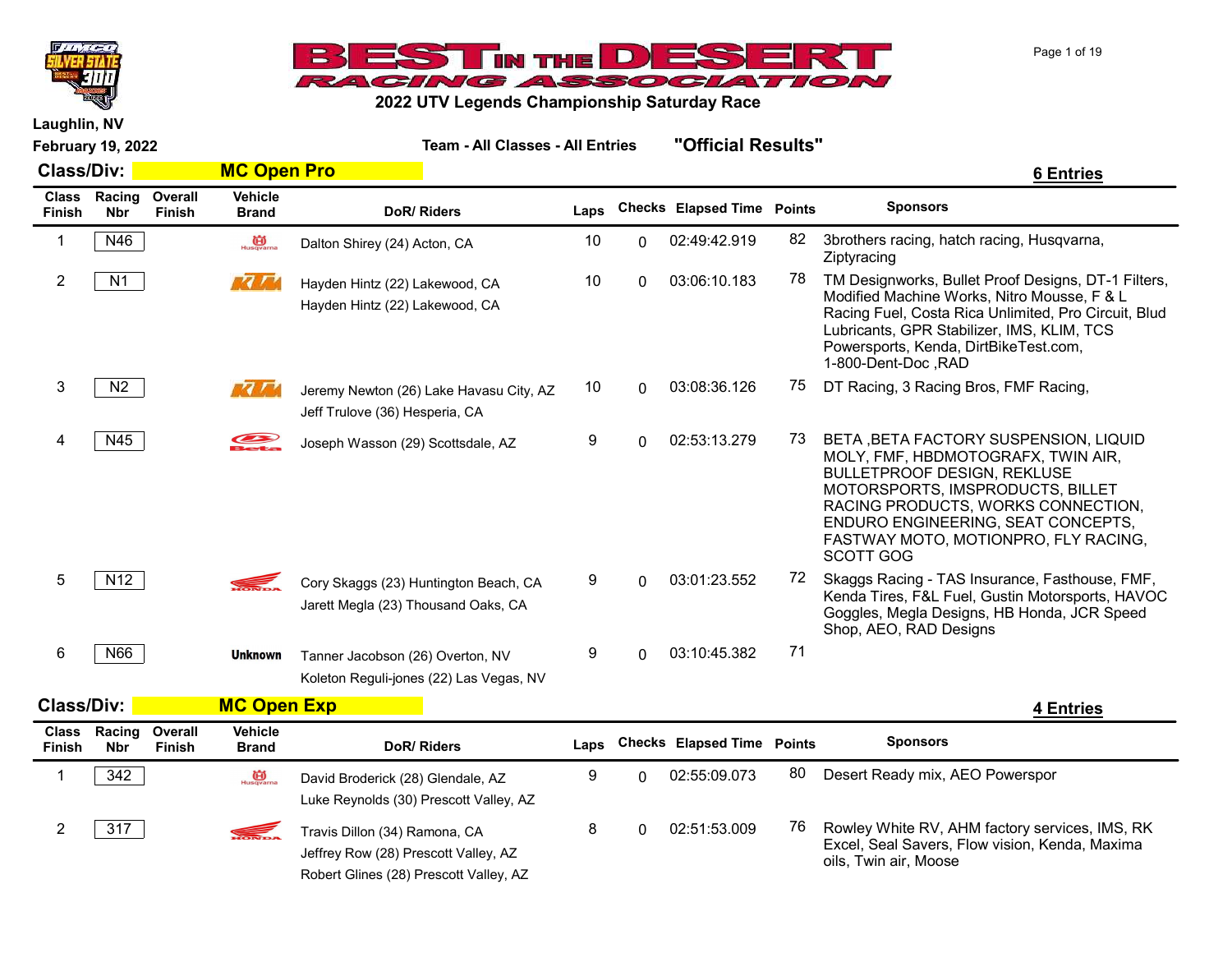



|                               | <b>February 19, 2022</b> |                          |                                | <b>Team - All Classes - All Entries</b>                                                                                                                      |      |              | "Official Results"         |               |                                                                                                                                                                                                               |           |
|-------------------------------|--------------------------|--------------------------|--------------------------------|--------------------------------------------------------------------------------------------------------------------------------------------------------------|------|--------------|----------------------------|---------------|---------------------------------------------------------------------------------------------------------------------------------------------------------------------------------------------------------------|-----------|
| <b>Class/Div:</b>             |                          |                          | <b>MC Open Exp</b>             |                                                                                                                                                              |      |              |                            |               |                                                                                                                                                                                                               | 4 Entries |
| <b>Class</b><br><b>Finish</b> | Racing<br><b>Nbr</b>     | Overall<br><b>Finish</b> | <b>Vehicle</b><br><b>Brand</b> | DoR/Riders                                                                                                                                                   | Laps |              | <b>Checks</b> Elapsed Time | <b>Points</b> | <b>Sponsors</b>                                                                                                                                                                                               |           |
| 3                             | 318                      |                          | S.                             | Steven. Machado (31) Hesperia, CA<br>Dan Lick (35) Hesperia, CA                                                                                              | 8    | 0            | 02:59:41.783               | 73            | AVID Cycles, FXR Racing, Gaerne USA, Ogio,<br>Matrix Concepts, Twin Air, STI Tires                                                                                                                            |           |
| <b>DNF</b>                    | 316                      |                          | <b>1354</b>                    | Wade Sawyer (51) Mojave, CA<br>Evan Kelly (27) Mojave, CA<br>Troy Armstrong (29) Mojave, CA                                                                  | 0    | 0            | 00:00:00.000               | 30            | Sponsors 3bros, FMF, DT Racing, Dunlop, Acerbis,<br>Nitro mousse, Eks brand, precision racing products,<br>IMS, EVS, Leatte, O'Neal, sunstar, TM Designs,<br>ASV, modified machine works, RAD, ogio, twin air |           |
| <b>Class/Div:</b>             |                          |                          | <b>MC Open Ama</b>             |                                                                                                                                                              |      |              |                            |               |                                                                                                                                                                                                               | 3 Entries |
| <b>Class</b><br><b>Finish</b> | Racing<br><b>Nbr</b>     | Overall<br><b>Finish</b> | <b>Vehicle</b><br><b>Brand</b> | DoR/Riders                                                                                                                                                   | Laps |              | <b>Checks Elapsed Time</b> | <b>Points</b> | <b>Sponsors</b>                                                                                                                                                                                               |           |
| 1                             | 367                      |                          | Husqvarna                      | Nick Bazanos (43) Beaumont, CA                                                                                                                               | 7    | 0            | 02:51:04.559               | 69            | <b>DRT</b>                                                                                                                                                                                                    |           |
| $\overline{2}$                | 390                      |                          | <b>MA MA</b>                   | Travis Hooper (31) Mission Viejo, CA<br>Daniel Peters (34) Pine Valley, CA                                                                                   | 7    | $\Omega$     | 03:07:48.316               | 65            | Desert Vets Racing                                                                                                                                                                                            |           |
| <b>DNF</b>                    | 387                      |                          | $\sum_{\text{SUXUKI}}$         | Brandon Carnahan, Lake Havasu City, AZ<br>Brandon Carnahan, Lake Havasu City, AZ<br>Tyler Carnahan (38) Sparks, NV<br>Brandon Carnahan, Lake Havasu City, AZ | 4    | $\mathbf{0}$ | 01:57:31.111               | 32            |                                                                                                                                                                                                               |           |
| <b>Class/Div:</b>             |                          |                          | <b>MC 399 Pro</b>              |                                                                                                                                                              |      |              |                            |               |                                                                                                                                                                                                               | 1 Entries |
| <b>Class</b><br><b>Finish</b> | Racing<br><b>Nbr</b>     | Overall<br>Finish        | <b>Vehicle</b><br><b>Brand</b> | DoR/Riders                                                                                                                                                   | Laps |              | <b>Checks Elapsed Time</b> | <b>Points</b> | <b>Sponsors</b>                                                                                                                                                                                               |           |
| 1                             | X88                      |                          | <b>MOVE</b>                    | Breyland Hellebrand (19) Las Vegas, NV<br>Caden Carlin (20) Las Vegas, NV<br>Drew Davis (18) Las Vegas, NV<br>Blake Hellebrand (13) Las Vegas, NV            | 8    | 0            | 03:11:13.519               | 77            | <b>Desert Diamond Industries</b>                                                                                                                                                                              |           |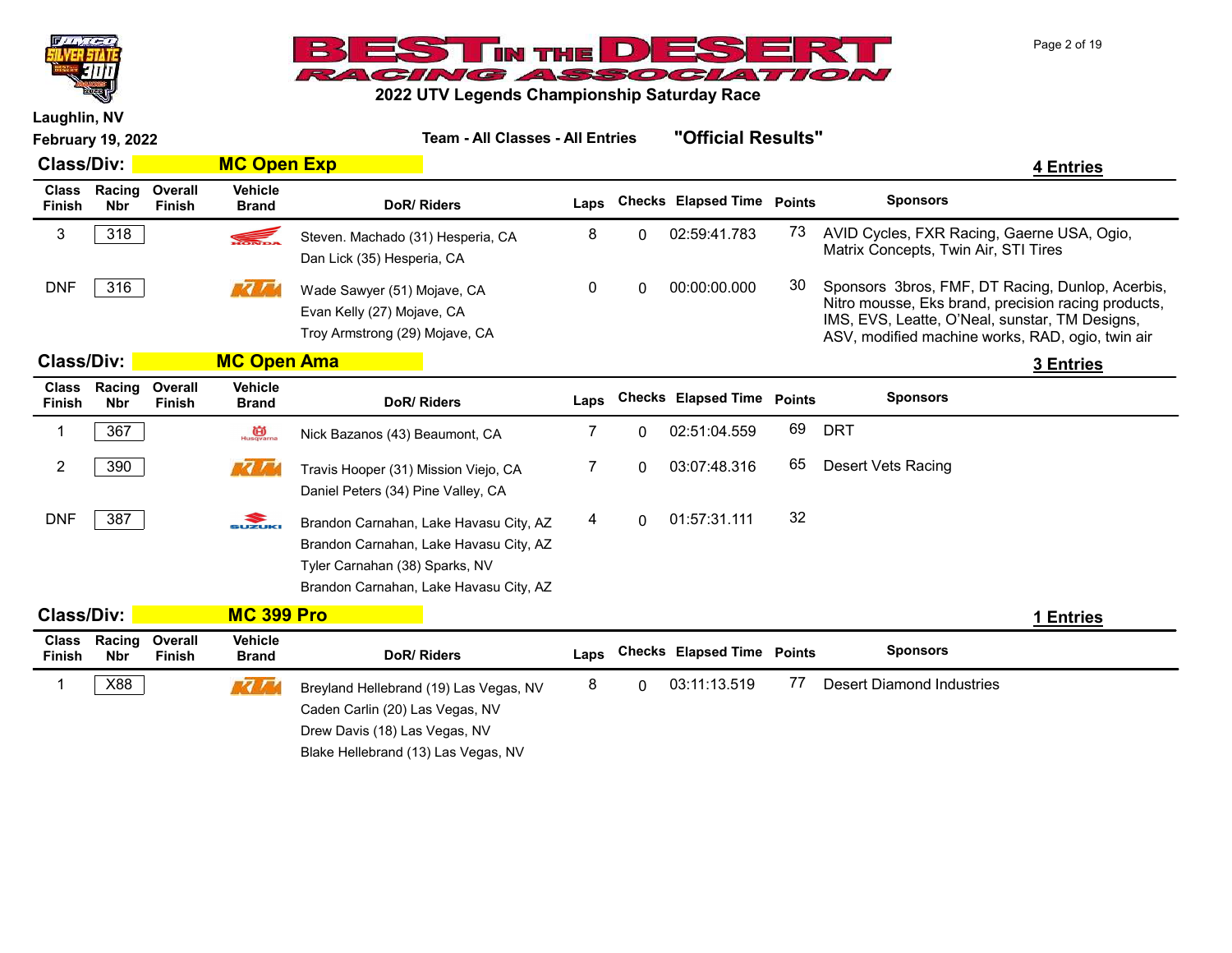



|                               | <b>February 19, 2022</b> |                          |                                | <b>Team - All Classes - All Entries</b>                                                       |      |   | "Official Results"                |               |                                                                                                                                                                                                                        |
|-------------------------------|--------------------------|--------------------------|--------------------------------|-----------------------------------------------------------------------------------------------|------|---|-----------------------------------|---------------|------------------------------------------------------------------------------------------------------------------------------------------------------------------------------------------------------------------------|
| <b>Class/Div:</b>             |                          |                          | <b>MC Lites Exp</b>            |                                                                                               |      |   |                                   |               | 2 Entries                                                                                                                                                                                                              |
| <b>Class</b><br>Finish        | Racing<br><b>Nbr</b>     | Overall<br>Finish        | <b>Vehicle</b><br><b>Brand</b> | DoR/Riders                                                                                    | Laps |   | <b>Checks Elapsed Time Points</b> |               | <b>Sponsors</b>                                                                                                                                                                                                        |
| 1                             | A12                      |                          | Husqvarna                      | Tony Nolen (15) Henderson, NV<br>Steven Wheeler (15) Ely, NV<br>Brad Smith (15) Henderson, NV | 7    | 0 | 02:53:01.998                      | 78            | Baja Pits, NOLEN Motorsports, Rugged Radios,<br>Patricks Performance Graphix, Schmidt<br>Performance, Team 150, Maxima, Mika Metals, 6D<br>Helmets, IMS, Motoseat, Fasst Flex, BajaNikki,<br><b>Friends and Family</b> |
| $\boldsymbol{2}$              | A <sub>3</sub>           |                          |                                | Ethan Drake (14) Henderson, NV<br>Bryant O'flaherty (15) Ely, NV                              | 4    | 0 | 03:06:57.714                      | 74            | Baja Pits, Frontline Suspension Fasst Company<br><b>Oflaherty Plumbing IMS Scotts Performance</b><br>Products Dirt Rider Designs VP Racing Fuels Nolen<br>Motorsports Wheeler Motorsports                              |
| <b>Class/Div:</b>             |                          |                          | <b>MC Ov30 Pro</b>             |                                                                                               |      |   |                                   |               | 2 Entries                                                                                                                                                                                                              |
| <b>Class</b><br><b>Finish</b> | Racing<br><b>Nbr</b>     | Overall<br><b>Finish</b> | <b>Vehicle</b><br><b>Brand</b> | DoR/Riders                                                                                    | Laps |   | <b>Checks Elapsed Time</b>        | <b>Points</b> | <b>Sponsors</b>                                                                                                                                                                                                        |
| 1                             | P74                      |                          | <b>Other</b>                   | Robby Brockman (34) El Cajon, CA<br>Josh  Row (32) Lakeside, CA                               | 9    | 0 | 03:02:14.008                      | 78            | synthentic lawn solutions, duncan, gpr, ims, roll<br>design                                                                                                                                                            |
| $\overline{2}$                | P <sub>55</sub>          |                          | Husqvarna                      | Chris Brown (39) Las Vegas, NV<br>Jesse Canepa (34) Searchlight, NV                           | 8    | 0 | 02:56:55.228                      | 74            | Reno Racing, IMS, Btosports, GPR                                                                                                                                                                                       |
| <b>Class/Div:</b>             |                          |                          | <b>MC Ov30 Exp</b>             |                                                                                               |      |   |                                   |               | 2 Entries                                                                                                                                                                                                              |
| <b>Class</b><br><b>Finish</b> | Racing<br><b>Nbr</b>     | Overall<br><b>Finish</b> | <b>Vehicle</b><br><b>Brand</b> | DoR/Riders                                                                                    | Laps |   | <b>Checks Elapsed Time Points</b> |               | <b>Sponsors</b>                                                                                                                                                                                                        |
| 1                             | 501                      |                          | <b>MC / Md</b>                 | Jarrod Wheeler (45) Henderson, NV<br>Aj Sanders (45) Henderson, NV                            | 7    | 0 | 02:54:26.142                      | 78            | Frontline Suspension, IMS, Dirt Rider Designs,<br>Fasst Company, Rubicon Mechanical, Oneal,                                                                                                                            |
| <b>DNF</b>                    | 545                      |                          | <b>RELATIONS</b>               | Branden Siebenhaar (34) Gilroy, CA                                                            | 3    | 0 | 01:03:28.110                      | 44            | Bungking.com, Liquimoly Powersports, MxRevival,<br>OneLife Prints, Decal MX, 4low Ind, Bell Helmet,<br>Barin Suspension, KMC WHeels                                                                                    |
| <b>Class/Div:</b>             |                          |                          | <b>MC Ov40 Exp</b>             |                                                                                               |      |   |                                   |               | 2 Entries                                                                                                                                                                                                              |
| <b>Class</b><br><b>Finish</b> | Racing<br><b>Nbr</b>     | Overall<br>Finish        | <b>Vehicle</b><br><b>Brand</b> | DoR/Riders                                                                                    | Laps |   | <b>Checks Elapsed Time Points</b> |               | <b>Sponsors</b>                                                                                                                                                                                                        |
| 1                             | 702                      |                          |                                | Vance Allen (50) Henderson, NV                                                                | 7    | 0 | 03:00:35.170                      | 78            | MMC, Kenda, O'neal, Nitromousse                                                                                                                                                                                        |
| 2                             | 727                      |                          | ra F                           | Christopher Surowiec (48) Las Vegas, NV<br>Brian Brondyke (49) Las Vegas, NV                  | 6    | 0 | 02:51:55.950                      | 74            | Mom, Pops-uncle Chuck, aunt Sandi, Brother,                                                                                                                                                                            |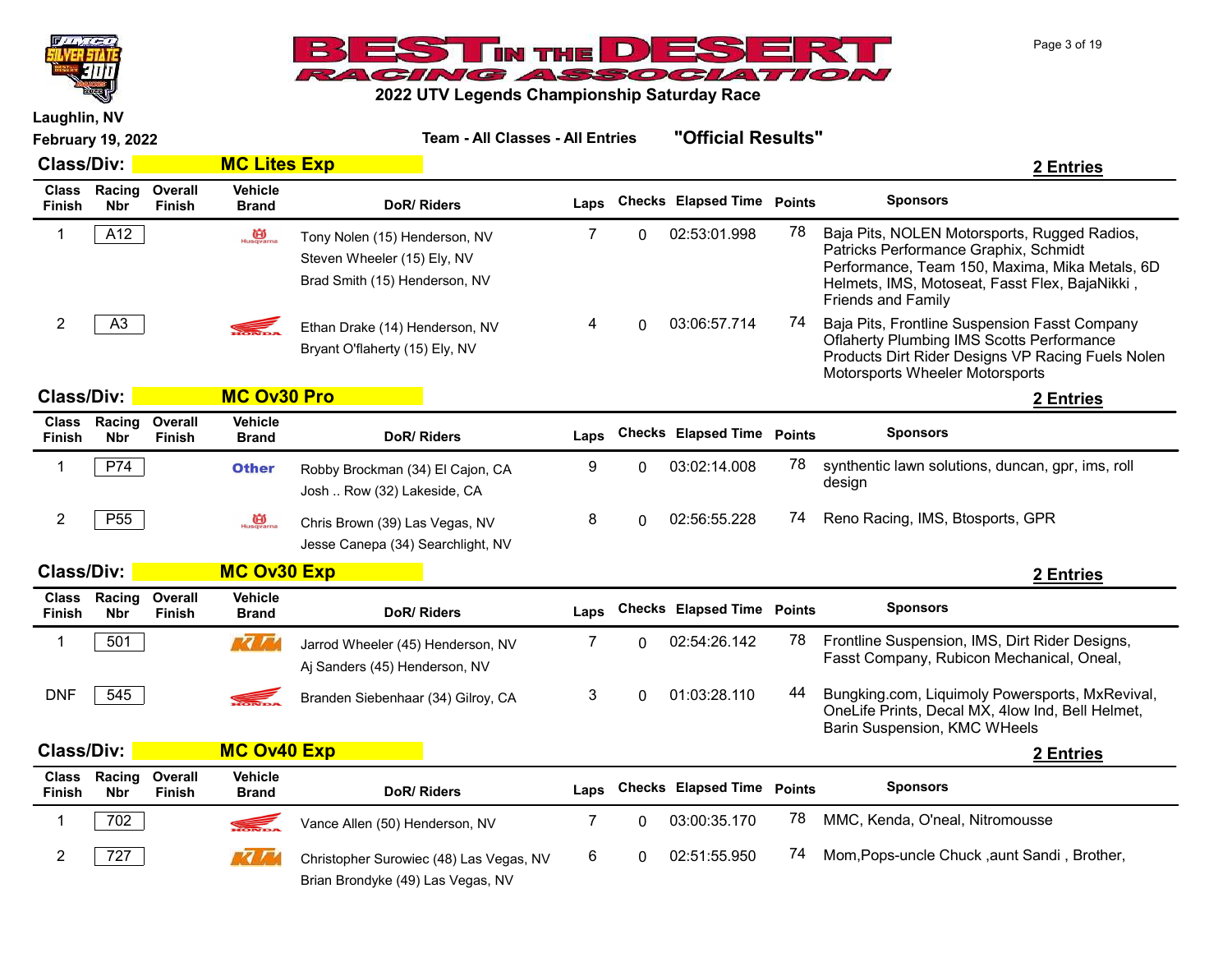



| <b>February 19, 2022</b>      |                      |                          | <b>Team - All Classes - All Entries</b> |                                       |      | "Official Results" |                                   |    |                                                                                                                                                                                                                                                                           |
|-------------------------------|----------------------|--------------------------|-----------------------------------------|---------------------------------------|------|--------------------|-----------------------------------|----|---------------------------------------------------------------------------------------------------------------------------------------------------------------------------------------------------------------------------------------------------------------------------|
| <b>Class/Div:</b>             |                      |                          | <b>MC Ov50 Exp</b>                      |                                       |      |                    |                                   |    | <b>4 Entries</b>                                                                                                                                                                                                                                                          |
| <b>Class</b><br><b>Finish</b> | Racing<br><b>Nbr</b> | Overall<br>Finish        | <b>Vehicle</b><br><b>Brand</b>          | DoR/Riders                            | Laps |                    | <b>Checks Elapsed Time Points</b> |    | <b>Sponsors</b>                                                                                                                                                                                                                                                           |
| 1                             | 801                  |                          | <b>SINAHA</b>                           | Paul Palmer (59) La Habra Heights, CA | 7    | $\Omega$           | 02:57:29.710                      | 80 | CL Taylor Cons/Seet Concepts/Megla designs                                                                                                                                                                                                                                |
| 2                             | 855                  |                          | <b>Kawasaki</b>                         | Ronald Bangma (58) Kingman, AZ        | 7    | 0                  | 03:04:39.247                      | 76 | <b>Trail Riders of Mohave County</b>                                                                                                                                                                                                                                      |
| 3                             | 815                  |                          | <b>SINAHA</b>                           | Darrel Francke (57) Blackfoot, ID     | 6    | $\Omega$           | 02:49:46.587                      | 73 | Maxxis / Switchback Motor Sports                                                                                                                                                                                                                                          |
| 4                             | 813                  |                          |                                         | Marty Pedi (64) Wittmann, AZ          | 6    | $\Omega$           | 03:12:11.533                      | 71 | Outlaw Side by Side, Econo-crete                                                                                                                                                                                                                                          |
| <b>Class/Div:</b>             |                      |                          | <b>MC Ov60 Exp</b>                      |                                       |      |                    |                                   |    | 1 Entries                                                                                                                                                                                                                                                                 |
| <b>Class</b><br><b>Finish</b> | Racing<br><b>Nbr</b> | Overall<br><b>Finish</b> | <b>Vehicle</b><br><b>Brand</b>          | DoR/Riders                            | Laps |                    | Checks Elapsed Time Points        |    | <b>Sponsors</b>                                                                                                                                                                                                                                                           |
| <b>DNF</b>                    | 847                  |                          |                                         | Bill Cotton (64) Bakersfield, CA      | 6    | $\Omega$           | 02:43:00.537                      | 47 | <b>Hottie Racing</b>                                                                                                                                                                                                                                                      |
| <b>Class/Div:</b>             |                      |                          | <b>MC IM Pro</b>                        |                                       |      |                    |                                   |    | <b>5 Entries</b>                                                                                                                                                                                                                                                          |
| <b>Class</b><br>Finish        | Racing<br><b>Nbr</b> | Overall<br><b>Finish</b> | <b>Vehicle</b><br><b>Brand</b>          | <b>DoR/Riders</b>                     | Laps |                    | <b>Checks Elapsed Time Points</b> |    | <b>Sponsors</b>                                                                                                                                                                                                                                                           |
| 1                             | J <sub>1</sub>       |                          | <b>SEL</b>                              | Jarrett Curley (18) Page, AZ          | 9    | $\Omega$           | 03:02:37.386                      | 81 | TEAM51FIFTY, IMS, NitroMousse Race Tech,<br>Factory Backing, Twin Air, Hinson Clutch<br>Components, Ride Engineering, Ryno Power, FXR,<br>Works Connection, EVS, Streamline Brakes, Risk<br>Racing, Matrix Concepts, Air Time Clothing,<br>Gaerne, OGIO, Flo Motorsports, |
| $\overline{2}$                | J29                  |                          | <b>Unknown</b>                          | Ryan Marshall (24) Searchlight, NV    | 9    | 0                  | 03:08:17.359                      | 77 |                                                                                                                                                                                                                                                                           |
| 3                             | J16                  |                          | <b>RA FR</b>                            | Zach Myers (31) Laveen, AZ            | 8    | 0                  | 02:49:47.830                      | 74 | Myers Family Racing, TBT, FLO, Five18 Designs,<br><b>Bothwell Transport, Desert Fanatics</b>                                                                                                                                                                              |
| 4                             | J11                  |                          | <b>REA</b>                              | Colton  Scudder (26) Sparks, NV       | 8    | $\Omega$           | 03:05:53.181                      | 72 | SCUDDERS PERFORMANCE, FLY RACING, BIG<br>VALLEY HONDA, KEEP IT DIRTY, BLUD<br>LUBRICANTS, FLOW VISION, DDC RACING,<br>WORKS CONNECTION, FMF, IMS, UNCANNA,<br><b>BUB RUB RACING</b>                                                                                       |
| 5                             | J47                  |                          | <b>REAL AND</b>                         | Dustin Vasquez (29) N. Las Vegas, NV  | 7    | $\Omega$           | 02:49:19.734                      | 71 | Fly Racing, Kenda Tires, Hinson Clutch, IMS, FMF,<br>All Balls Racing Group, Truck and RV Repair of Las<br>Vegas, Beyond The Wake, Dirty attire,<br>SHELLEYCAKESLV, Dirtys Race Prep and<br>Fabrication, Blais Racing Services                                            |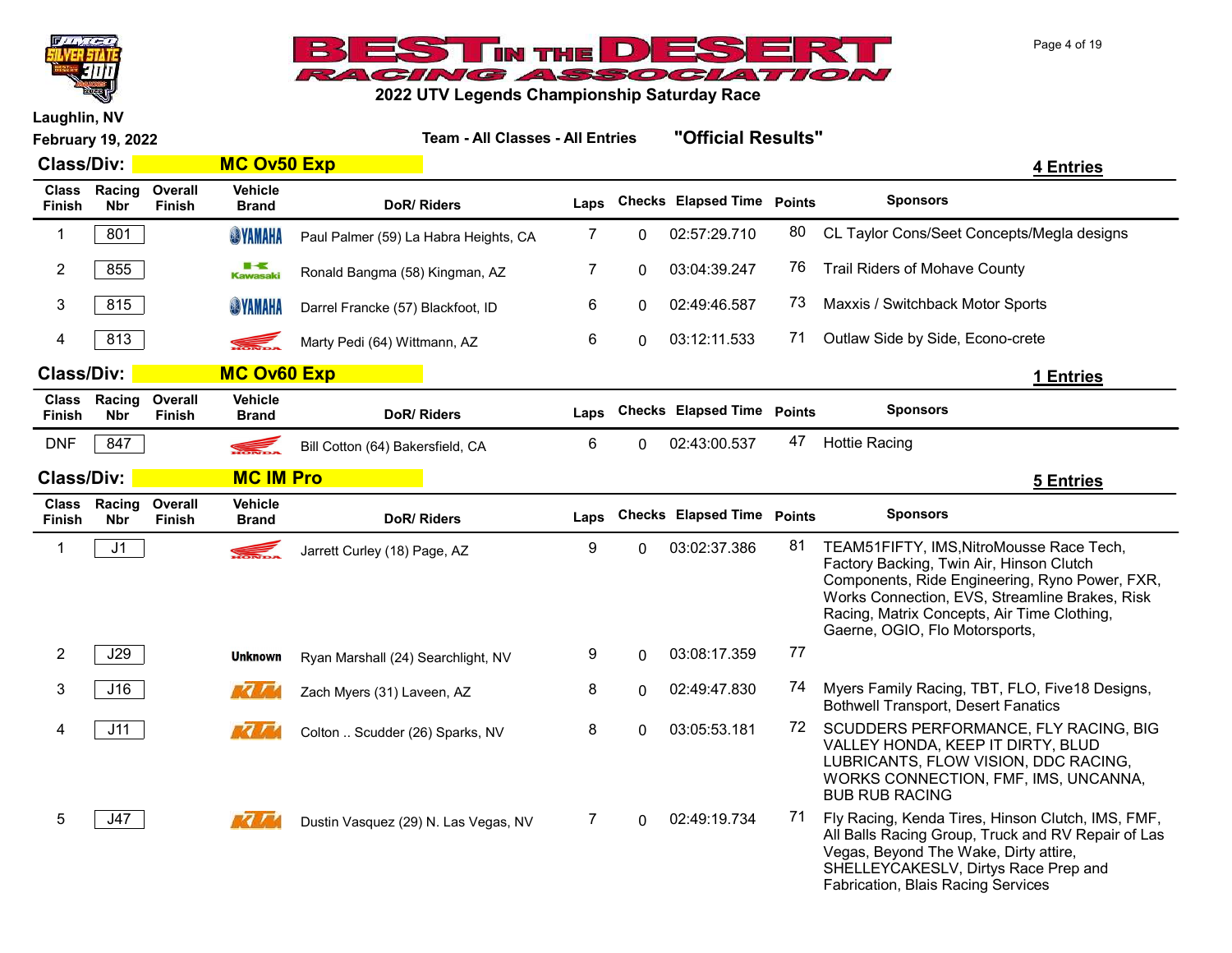



2022 UTV Legends Championship Saturday Race

|                               | <b>February 19, 2022</b> |                   |                         | <b>Team - All Classes - All Entries</b>  |      |          | "Official Results"         |    |                                                                                                                                                                                                                                                                                                                            |
|-------------------------------|--------------------------|-------------------|-------------------------|------------------------------------------|------|----------|----------------------------|----|----------------------------------------------------------------------------------------------------------------------------------------------------------------------------------------------------------------------------------------------------------------------------------------------------------------------------|
| <b>Class/Div:</b>             |                          |                   | <b>MC IM Exp</b>        |                                          |      |          |                            |    | <b>5 Entries</b>                                                                                                                                                                                                                                                                                                           |
| <b>Class</b><br><b>Finish</b> | Racing<br><b>Nbr</b>     | Overall<br>Finish | Vehicle<br><b>Brand</b> | DoR/Riders                               | Laps |          | Checks Elapsed Time Points |    | <b>Sponsors</b>                                                                                                                                                                                                                                                                                                            |
| 1                             | O37                      |                   |                         | Taylor Baker (38) Henderson, NV          | 7    | 0        | 03:07:04.022               | 81 | Precision Aerial Services, Retro Off-Road Racing,<br>Black & Baker, SDB WOODWORKING                                                                                                                                                                                                                                        |
| 2                             | O160                     |                   | <b>Unknown</b>          | Tj. Austin (54) Temecula, CA             | 5    | 0        | 02:51:49.336               | 77 | TJAUSTIN360<br><b>KAYO Motorcycles</b><br>Dunlop<br>Desert Vets Racing<br><b>WP Suspension</b><br>Pro Taper<br>Engine Ice<br>Brisk spark plugs<br>Motoseat<br>Arai Helmets<br><b>EBC Brakes</b><br><b>Metra Electronics</b><br><b>Thunder Designs</b><br>Bedliners by lokii<br><b>Scotts Performance Products</b><br>Odyss |
| 3                             | 021                      |                   |                         | Slater Skirvin (22) Lake Havasu City, AZ | 5    | 0        | 02:56:04.014               | 74 | Mom and Dad                                                                                                                                                                                                                                                                                                                |
| <b>DNF</b>                    | O <sub>3</sub>           |                   | <b>ME ZEA</b>           | Brett Aguilera (22) Las Vegas, NV        | 0    | $\Omega$ | 00:00:00.000               | 30 | Team Aggie Racing, FASTHOUSE                                                                                                                                                                                                                                                                                               |
| <b>DNF</b>                    | O39                      |                   | <b>SEL</b>              | Ryder Patridge (18) Orange, CA           | 0    | $\Omega$ | 00:00:00.000               | 30 | Dad, Grandpa, Uncle Chad, B-Dog, Family, Brimco<br>Motocross Training, Graeme Brough, R&D Racing,<br>CP Carillo, Hog Rydaz, Banana Peel Racing, Infinity<br>Builders, Mayhem Racing,                                                                                                                                       |

|                               | <b>Class/Div:</b> |                          |                                | <b>MC IM Ama</b>                     |      |  |                                   |    |                                                                                                                                                 |  |  |
|-------------------------------|-------------------|--------------------------|--------------------------------|--------------------------------------|------|--|-----------------------------------|----|-------------------------------------------------------------------------------------------------------------------------------------------------|--|--|
| <b>Class</b><br><b>Finish</b> | Racing<br>Nbr     | Overall<br><b>Finish</b> | <b>Vehicle</b><br><b>Brand</b> | DoR/Riders                           | Laps |  | <b>Checks Elapsed Time Points</b> |    | <b>Sponsors</b>                                                                                                                                 |  |  |
|                               | O70               |                          |                                | Roy Black (43) Beaumont, CA          |      |  | 03:09:43.308                      | 73 | Family                                                                                                                                          |  |  |
|                               | O83               |                          |                                | Rick Adair (56) Apache Junction, AZ  |      |  | 03:10:01.246                      | 69 | <b>DSR Racing</b>                                                                                                                               |  |  |
|                               | $\mathcal{O}56$   |                          | Husqvarna                      | Christopher Randall (32) Houston, TX |      |  | 03:12:26.780                      | 66 | Mike Linderman Regina Randall Ronald Randall<br>Emma Randall Clarissa Cleveland Vera Ohara Paul<br>Hughes Eagle River Polaris Arctic Cat Alaska |  |  |

Page 5 of 19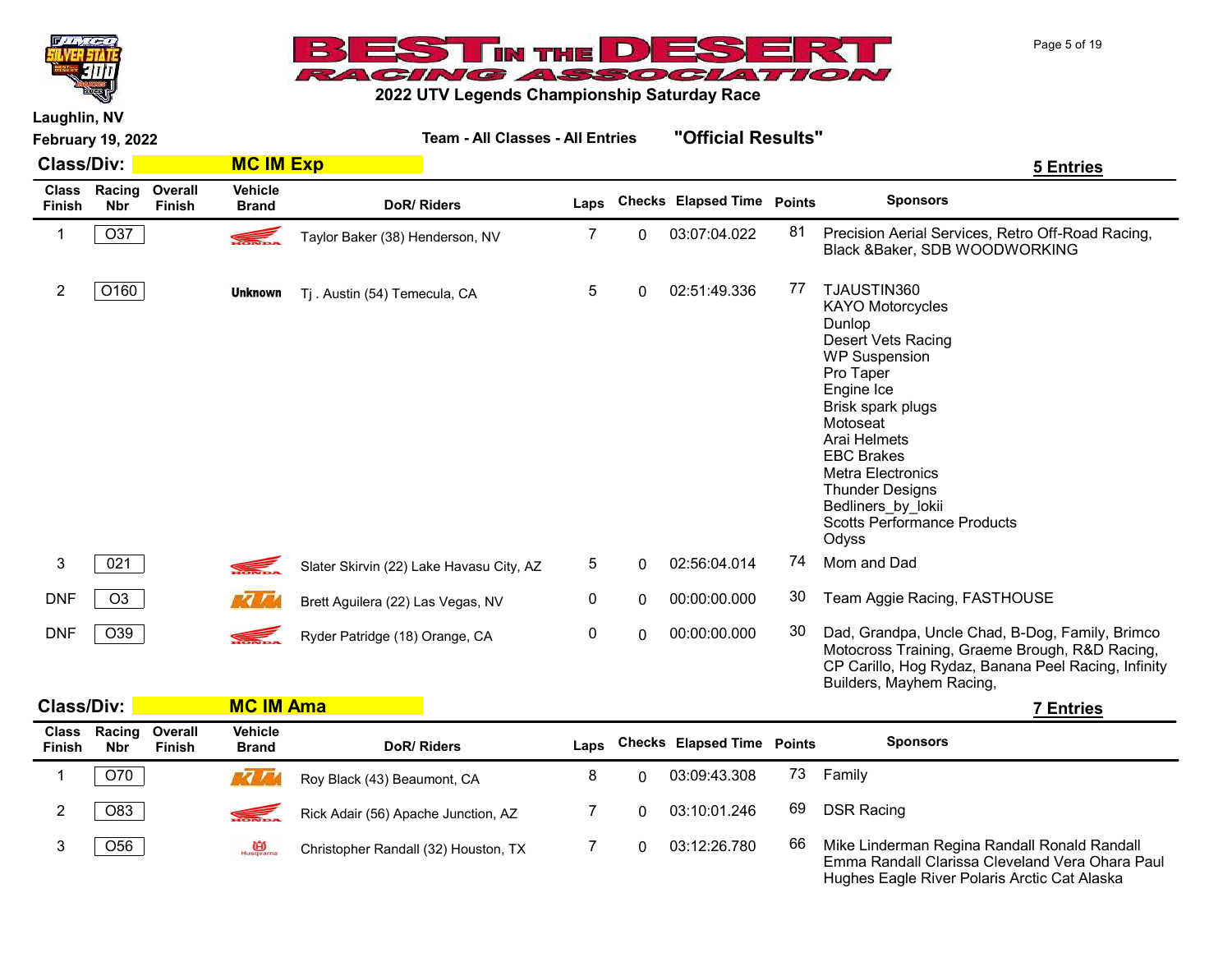



|                               | "Official Results"<br><b>Team - All Classes - All Entries</b><br><b>February 19, 2022</b> |                          |                                |                                                                                                          |      |          |                                   |               |                                                                                                                                                                                       |
|-------------------------------|-------------------------------------------------------------------------------------------|--------------------------|--------------------------------|----------------------------------------------------------------------------------------------------------|------|----------|-----------------------------------|---------------|---------------------------------------------------------------------------------------------------------------------------------------------------------------------------------------|
| <b>Class/Div:</b>             |                                                                                           |                          | <b>MC IM Ama</b>               |                                                                                                          |      |          |                                   |               | <b>7 Entries</b>                                                                                                                                                                      |
| <b>Class</b><br><b>Finish</b> | Racing<br><b>Nbr</b>                                                                      | Overall<br><b>Finish</b> | <b>Vehicle</b><br><b>Brand</b> | DoR/Riders                                                                                               | Laps |          | <b>Checks Elapsed Time</b>        | <b>Points</b> | <b>Sponsors</b>                                                                                                                                                                       |
| 4                             | O115                                                                                      |                          | <b>MA MA</b>                   | Devin Collie (29) Menifee, CA                                                                            | 6    | 0        | 02:46:31.279                      | 64            | <b>MY WIFE</b>                                                                                                                                                                        |
| 5                             | O81                                                                                       |                          | S.                             | Joe Kidd (20) Chandler, AZ                                                                               | 6    | 0        | 02:49:24.442                      | 63            | Kidd Family Racing, City Service Racing, Prairie<br>Dogs MC, AHM Suspension, BRP, Fasthouse                                                                                           |
| 6                             | O65                                                                                       |                          | <b>MA MA</b>                   | Benjamin. Nolting (30) Aurora, CA                                                                        | 5    | $\Omega$ | 02:46:41.195                      | 62            | <b>G&amp;N Racingg</b>                                                                                                                                                                |
| <b>DNF</b>                    | O142                                                                                      |                          | <b>MA MA</b>                   | James Ging (36) Flagstaff, AZ                                                                            | 0    | 0        | 00:00:00.000                      | 30            |                                                                                                                                                                                       |
| <b>Class/Div:</b>             |                                                                                           |                          | <b>MC Women Exp</b>            |                                                                                                          |      |          |                                   |               | 1 Entries                                                                                                                                                                             |
| <b>Class</b><br><b>Finish</b> | Racing<br><b>Nbr</b>                                                                      | Overall<br><b>Finish</b> | <b>Vehicle</b><br><b>Brand</b> | DoR/Riders                                                                                               | Laps |          | <b>Checks Elapsed Time</b>        | <b>Points</b> | <b>Sponsors</b>                                                                                                                                                                       |
| 1                             | W <sub>1</sub>                                                                            |                          | <b>SYAMAHA</b>                 | Kimberly Loppnow (28) Banning, CA<br>Krista Conway (32) Boulder City, NV                                 | 8    | 0        | 03:04:20.227                      | 77            | Herlings Racing, IMS, Troy Lee Designs, Coyne<br>Powersports, GPR, NITROMOUSSE, mom & dad,<br>Mr.Loppnow, Bray, Finishline I                                                          |
| <b>Class/Div:</b>             |                                                                                           |                          | <b>MC Family Exp</b>           |                                                                                                          |      |          |                                   |               | 1 Entries                                                                                                                                                                             |
| <b>Class</b><br><b>Finish</b> | Racing<br><b>Nbr</b>                                                                      | Overall<br><b>Finish</b> | <b>Vehicle</b><br><b>Brand</b> | DoR/Riders                                                                                               | Laps |          | <b>Checks Elapsed Time Points</b> |               | <b>Sponsors</b>                                                                                                                                                                       |
| -1                            | F11                                                                                       |                          | ■−€<br><b>Kawasaki</b>         | Ron. Goodwin (55) Las Vegas, NV<br>Ryan. Goodwin (27) Las Vegas, NV<br>Ronnie Goodwin (30) Las Vegas, NV | 8    | 0        | 03:02:55.385                      | 77            | Carter Powersports, DeCal Works, Maxlima,<br>TreePro, BC Clothing, RADmx.com, IMS, Dubya,<br>Team Green, Total Body Fitness, 7one Crew,<br>Berluti, Scot Goggles Riding for Charlotte |
| <b>Class/Div:</b>             |                                                                                           |                          | <b>Quad Pro</b>                |                                                                                                          |      |          |                                   |               | 1 Entries                                                                                                                                                                             |
| <b>Class</b><br>Finish        | Racing<br><b>Nbr</b>                                                                      | Overall<br>Finish        | <b>Vehicle</b><br><b>Brand</b> | DoR/Riders                                                                                               | Laps |          | <b>Checks Elapsed Time</b>        | <b>Points</b> | <b>Sponsors</b>                                                                                                                                                                       |
| -1                            | Q3                                                                                        |                          | <b>Unknown</b>                 | Don Higbee (54) Lake Havasu, AZ<br>Jeremy Gray (35) Hinkley, CA                                          | 8    | 0        | 03:02:39.952                      | 77            |                                                                                                                                                                                       |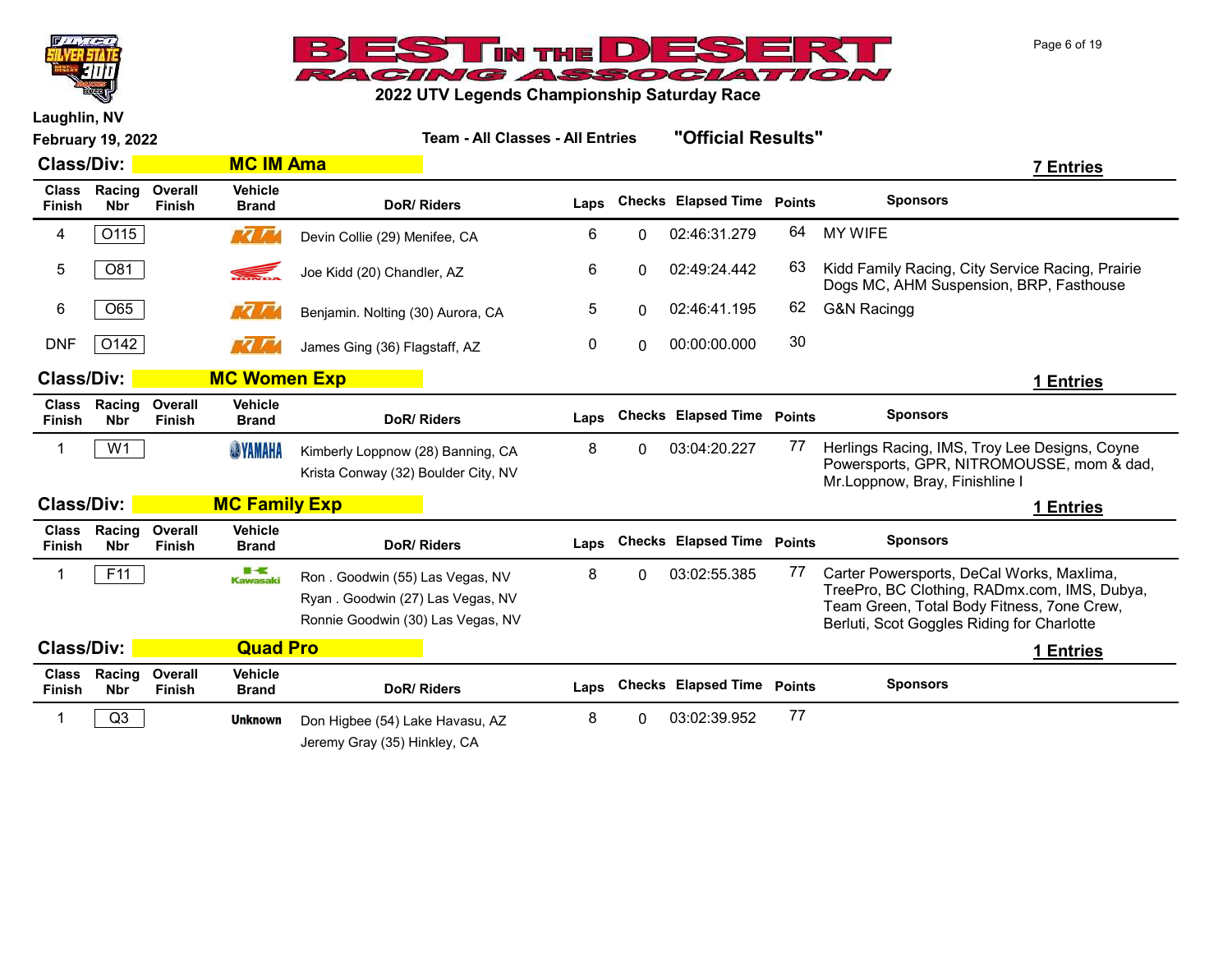



2022 UTV Legends Championship Saturday Race

| <b>February 19, 2022</b>      |                      |                          | <b>Team - All Classes - All Entries</b> |                                                                                                                                                     |                  | "Official Results" |                                   |    |                                                                                                                                                                                                      |
|-------------------------------|----------------------|--------------------------|-----------------------------------------|-----------------------------------------------------------------------------------------------------------------------------------------------------|------------------|--------------------|-----------------------------------|----|------------------------------------------------------------------------------------------------------------------------------------------------------------------------------------------------------|
| <b>Class/Div:</b>             |                      |                          | <b>Quad Exp</b>                         |                                                                                                                                                     |                  |                    |                                   |    | 4 Entries                                                                                                                                                                                            |
| <b>Class</b><br><b>Finish</b> | Racing<br><b>Nbr</b> | Overall<br><b>Finish</b> | <b>Vehicle</b><br><b>Brand</b>          | DoR/Riders                                                                                                                                          | Laps             |                    | <b>Checks Elapsed Time Points</b> |    | <b>Sponsors</b>                                                                                                                                                                                      |
| 1                             | 412                  |                          | <b>SYAMAHA</b>                          | Cowboy Cerrone (39) Edgewood, NM<br>Eric Bohnenkamp (39) Frisco, TX<br>Dustin Jones (37) Bossier City, LA<br>Dustin Henderson (37) Bossier City, LA | 7                | 0                  | 03:12:49.924                      | 80 | Monster, VP Racing Fuels                                                                                                                                                                             |
| $\overline{2}$                | 423                  |                          | S.                                      | Zachary. Hayward (42) Lemon Grove, CA<br>Ismael Hernandez (42) Escondido, CA<br>Carlos Segura (28) El Cajon, CA                                     | 5                | 0                  | 02:48:04.856                      | 76 | Ish Racing                                                                                                                                                                                           |
| 3                             | 422                  |                          | <b>Unknown</b>                          | Rachel. Bosemer (29) Laguna Hills, CA<br>Colt Brinkerhoff (34) Laguna Hills, CA                                                                     | 3                | $\Omega$           | 02:07:49.375                      | 43 |                                                                                                                                                                                                      |
| <b>DNF</b>                    | 420                  |                          |                                         | Patty Blais (55) Apple Valley, CA                                                                                                                   | $\pmb{0}$        | 0                  | 00:00:00.000                      | 30 | Blais Racing Services, Fasst Co, Teixeira Tech,<br>Kenda, BLUD Lubricants, FMF, IMS, DID, FAH-Q<br>MC, Del Taco                                                                                      |
| <b>Class/Div:</b>             |                      |                          | <b>Quad IM Exp</b>                      |                                                                                                                                                     |                  |                    |                                   |    | 2 Entries                                                                                                                                                                                            |
| <b>Class</b><br><b>Finish</b> | Racing<br><b>Nbr</b> | Overall<br><b>Finish</b> | <b>Vehicle</b><br><b>Brand</b>          | <b>DoR/Riders</b>                                                                                                                                   | Laps             |                    | <b>Checks Elapsed Time Points</b> |    | <b>Sponsors</b>                                                                                                                                                                                      |
| 1                             | 614                  |                          | <b>SYAMAHA</b>                          | Kyle Standage (30) Lake Havasu City, AZ                                                                                                             | 8                | 0                  | 03:07:03.008                      | 78 | Standage Tire & Auto, Elka shocks, Roll Deign,<br>Maxxis Tires, Sunstar                                                                                                                              |
| <b>DNF</b>                    | 641                  |                          | $\sum_{\text{SUXUK}}$                   | Kyle Ferry (38) Patterson, CA                                                                                                                       | $\boldsymbol{0}$ | $\Omega$           | 00:00:00.000                      | 30 | Precision CNC LLC, Fab Tech Engineering., Hygear<br>Suspension                                                                                                                                       |
| <b>Class/Div:</b>             |                      |                          | <b>3 Wheel Exp</b>                      |                                                                                                                                                     |                  |                    |                                   |    | 1 Entries                                                                                                                                                                                            |
| <b>Class</b><br><b>Finish</b> | Racing<br><b>Nbr</b> | Overall<br><b>Finish</b> | <b>Vehicle</b><br><b>Brand</b>          | DoR/Riders                                                                                                                                          | Laps             |                    | <b>Checks Elapsed Time Points</b> |    | <b>Sponsors</b>                                                                                                                                                                                      |
| 1                             | 493                  |                          |                                         | David Ham (50) Buckeye, AZ                                                                                                                          | 6                | 0                  | 02:40:01.767                      | 47 | TPC Trikes, Elka, GPR, IMS, Lone Star, Dasa, 100,<br>Binghamton Honda, Wicked Metal Design, Cheetah<br>Tires, Tire Blocks, Honda of Medford                                                          |
| <b>Class/Div:</b>             |                      |                          | <b>UTV N/A Pro</b>                      |                                                                                                                                                     |                  |                    |                                   |    | <b>19 Entries</b>                                                                                                                                                                                    |
| <b>Class</b><br><b>Finish</b> | Racing<br><b>Nbr</b> | Overall<br><b>Finish</b> | <b>Vehicle</b><br><b>Brand</b>          | DoR/Riders                                                                                                                                          | Laps             |                    | <b>Checks Elapsed Time Points</b> |    | <b>Sponsors</b>                                                                                                                                                                                      |
| $\mathbf 1$                   | 1901                 |                          | $\sqrt{2}$                              | Josh Row (32) Lakeside, CA<br>Preston Axford (34) Lakeside, CA                                                                                      | 9                | 0                  | 03:17:21.612                      | 95 | Polaris RZR, Yokohama Tires, Fox, Kmc, Cognito,<br>Rugged Radio, Savage UTV, Matlock Racing,<br>Switch Pro, Alba racing, Tireballs, Simpson, Factory<br>UTV, NecksGen, Felix Race Prep, Baja designs |

Page 7 of 19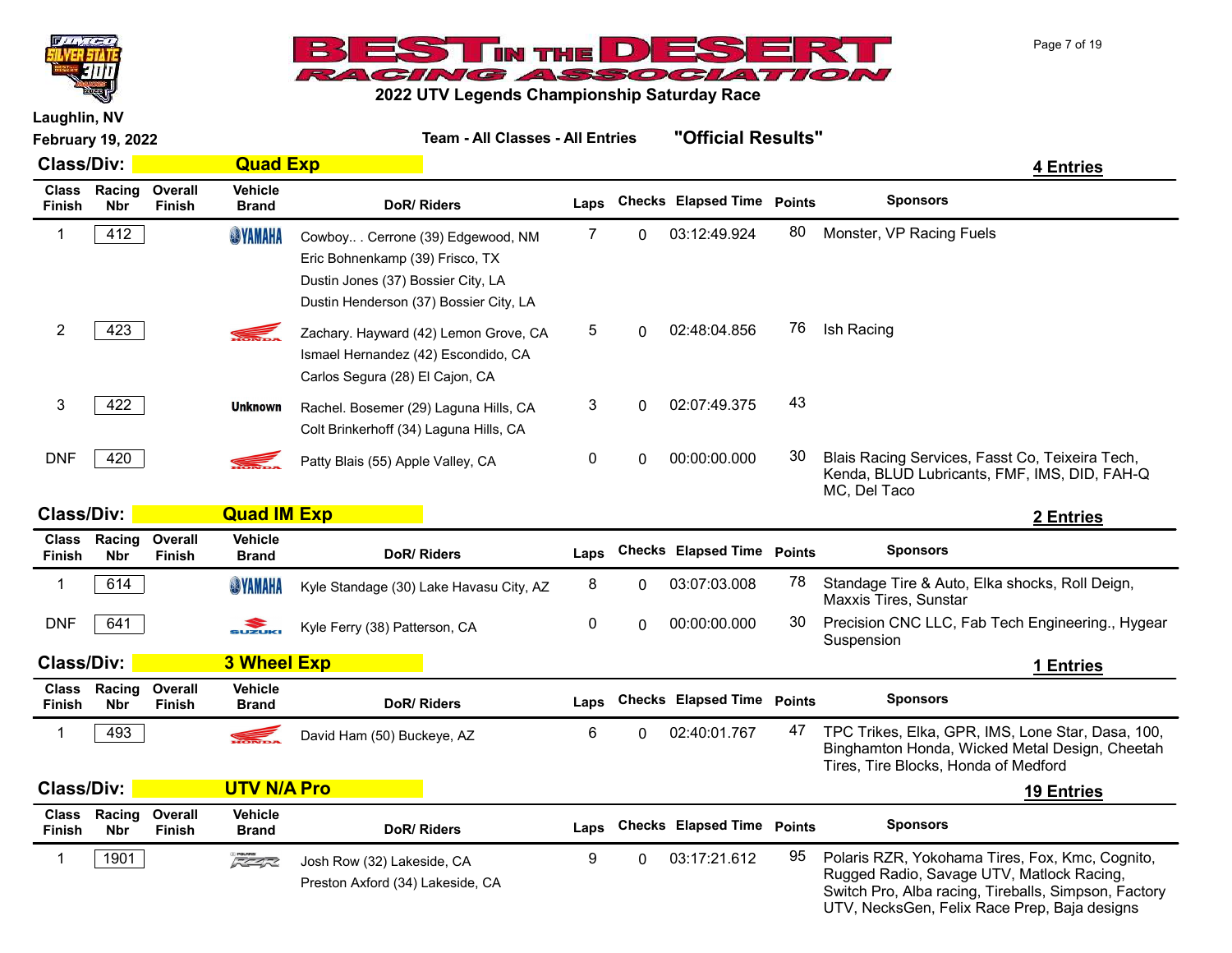



Laughlin, NV

| <b>Class/Div:</b>             |                      |                          | <b>UTV N/A Pro</b>             |                                                                                                                                                |      |              |                            |    | <b>19 Entries</b>                                                                                                                                                                                                                                                         |
|-------------------------------|----------------------|--------------------------|--------------------------------|------------------------------------------------------------------------------------------------------------------------------------------------|------|--------------|----------------------------|----|---------------------------------------------------------------------------------------------------------------------------------------------------------------------------------------------------------------------------------------------------------------------------|
| <b>Class</b><br><b>Finish</b> | Racing<br><b>Nbr</b> | Overall<br><b>Finish</b> | <b>Vehicle</b><br><b>Brand</b> | DoR/Riders                                                                                                                                     | Laps |              | Checks Elapsed Time Points |    | <b>Sponsors</b>                                                                                                                                                                                                                                                           |
| $\overline{2}$                | 1930                 |                          | $\sqrt{2}$                     | Max Eddy (39) Barstow, CA                                                                                                                      | 9    | 0            | 03:25:43.459               | 91 | 4wp Polaris yokohama KMC fox baja designs<br>Cryoheat Sparco VP racing fuel maxima oil lakeside<br>auto brokers SMG                                                                                                                                                       |
| 3                             | 1936                 |                          | $\sqrt{2}$                     | Cash. . Shaleen (13) Lake Elsinore, CA<br>Brian Shaleen (47) Lake Elsinore, CA                                                                 | 8    | $\Omega$     | 03:13:23.551               | 88 | Fusion Offroad Herling Racing Herling Construction                                                                                                                                                                                                                        |
| 4                             | 1811                 |                          | $\sqrt{2}$                     | Ethan. Groom (15) Temecula, CA<br>Dale Fenton (20) El Cajon, CA<br>Eric Dollente (42) El Centro, CA                                            | 8    | $\Omega$     | 03:13:57.944               | 86 | Method Race Wheels, Tensor Tires, Polaris RZR<br>Factory Racing, 4WP Official, Monster Energy, IMS,<br>JTAS, VP Racing Fuels, Maxima Oils, Sparco,<br>Temecula Motorsports, JVRP, Troy Lee Designs,<br>SC-14, Fox Shox, Eibach Springs, Benchmark<br>Performance          |
| 5                             | 1916                 |                          | $\sqrt{2}$                     | Wes Richey (40) Coronado, CA<br>Dane Richey (12) Lh, AZ<br>Steve Lamson, Lhc, AZ                                                               | 8    | 0            | 03:18:09.960               | 85 |                                                                                                                                                                                                                                                                           |
| 6                             | 1850                 |                          | $\sqrt{2}$                     | Michael . Pascarella (35) Ridgecrest, CA<br>Adam Carr (47) San Digeo, CA<br>William Espiro (47) Lompoc, CA<br>Christian Jandro (31) Clovis, CA | 8    | <sup>0</sup> | 03:23:02.173               | 84 | @polarisrzr @redcowracing Cognito Motorsports<br>TRINITY Racing @competitionled @ruggedradios<br>@5150whips @methodracewheels @tensortire<br>@garageproductsbushings @demonpowersports<br>@warfightermade @bombshellgear @tufftrailgear<br>@kwi clutching @dynojetresearc |
|                               | 1807                 |                          | F <del>C 4</del> 72            | Angie Mitchell (52) Henderson, NV<br>Isaac Cunningham (45) Henderson, NV<br>James Ford (53) Topock, AZ<br>Kendall Appelt (28) San Deigo, CA    | 8    | 0            | 03:29:52.651               | 83 | Polaris RzR, 5150 WHIPS, Desert Vets Racing,<br>Polaris RZR Racing, MRT TIRES, HPR/Rugged<br>Radios,, Demon Axles, AOCoolers DIRT MAFIA<br>DESIGNS/ 602 FABRICATION Podium<br>Performance, RnR Photos,                                                                    |
| 8                             | 1954                 |                          | <b>Other</b>                   | John  Koltura (16) Yorba Linda, CA                                                                                                             | 7    | <sup>n</sup> | 02:37:21.657               | 47 | Got Sand Performance, Eibach Springs, Method<br>Race Wheels, Demon powersports, Babbitts online,<br>Trinity Racing, Pci Radios, Prp seats, GBC Tires,<br><b>Cattrac Racing</b>                                                                                            |
| 9                             | 1915                 |                          |                                | Michael Sandoval (21) Fallbrook, CA<br>Austyn Rodriguez (20) Bonsall, CA                                                                       | 7    | 0            | 03:14:02.599               | 82 | RACECO-USA, YOKOHAMA, VISION WHEEL,<br><b>HONDA</b>                                                                                                                                                                                                                       |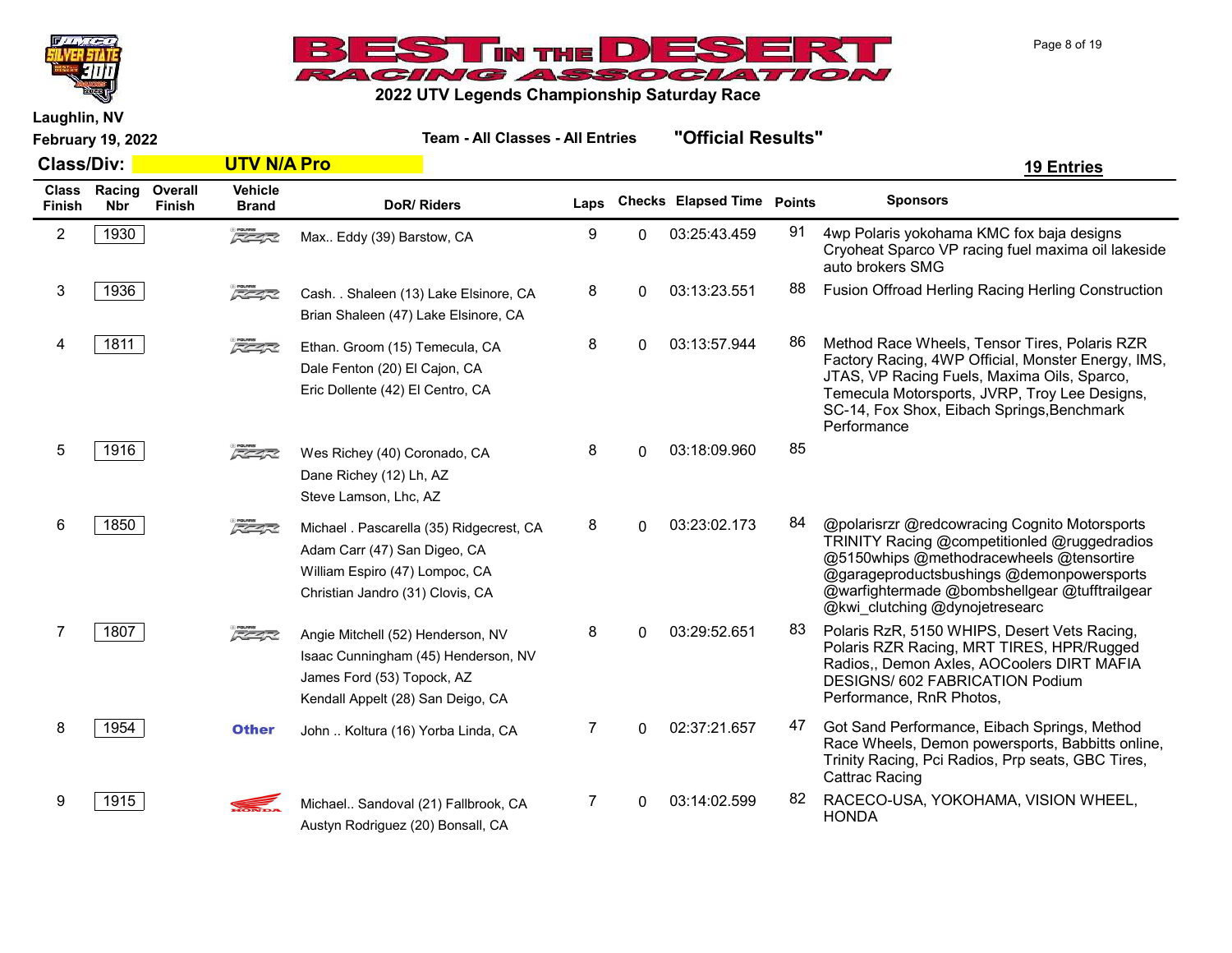



2022 UTV Legends Championship Saturday Race

February 19, 2022 Team - All Classes - All Entries "Official Results" Class/Div: UTV N/A Pro 19 Entries Class Racing Finish Nbr **Overall** Finish **Vehicle**<br>Brand DoR/ Riders **Laps** Checks Elapsed Time Points Sponsors 10 | 1970 | Cadence Cowan (16) Lake Havasu City, AZ 7 0 03:19:30.832 81 Dc Motorsports Pedal Commander Polaris Rzr Tensor Tire Method Race Wheels Go Fast Girls Assault Shreddy Heatwave FOX Sparco 5150 Whips Rugged Radios Trophy Burro Pro Eagle Antigravity Batteries Savage UTV Cadence Cowan (16) Lake Havasu City, AZ David Cowan (40) Apple Valley, CA 11 | 1975 | The CA Richard Sain (46) Blythe CA 6 0 02:12:06.398 46 Pruvit, Lusk Plumbing, SIGNS UNLIMITED, Always Racing, SPS, FRANK Bonnet Racing, Richies T-Shirts, METHOD/ TENSOR. Richard Sain (46) Blythe, CA Jeff Bonnet (58) Blythe, CA Kenny Kalian (61) Blythe, CA 12 | 1927 | Samma Care Raden Danbury (14) Vista CA  $\overline{6}$  0 03:14:58.945 80 4WP, Polaris RZR, SMG, Magnum Offroad, Tensor Tire, SuperATV, Rigid, GBR, Walker Evans, UTV Wolfpack, Motul, Method, PRP, Shreddy, Rugged Radios, AGM, Benchmark, GSP, SD Powder Coating, Desert Squadron, SwitchPros. Sparco, Pyrotect, GoPro, H3r Perfor Kaden Danbury (14) Vista, CA Abel Guillen (16) Vistia, CA Dustin Danbury (46) Vista, CA Matt Jensen (37) Vista, CA 13 | 1909 |  $\frac{1}{2}$  Ron Turrell (53) Mesa, AZ 6 0 03:15:57.217 79 MRT-tires, Raceline Wheels, Tempe Mechanical, Zborz Racing Ron Turrell (53) Mesa, AZ Nathan Patton (28) Phoenix, AZ 14 | 1828 | The Standy Kittleson (42) Katy TX 5 0 03:04:58.271 45 Iron Supply Powersports Auth Polaris Dealer, Rugged Radios, Method Race Wheels, Cognito Motorsports, 3 Vikings Organics, All Terrain Concepts, UTV WolfPack, Airdam Clutches Shandy Kittleson (42) Katy, TX 15 | 1964 | Camera Robert Vanbeekum (49) Queen Creek, AZ 5 0 03:14:25.886 78 R-N-R Steel Rob Muzzy Racing Yaw Power Suspension Walker Evans Racing Shocks MRT Kevlar Race Tires Muscle Race Wheels Polaris RZR Lone Star Racing Rugged Radio DynoJet AIM XMF & Dobeck Performance Pagid Racing Dirt Nation Digital Dirt Media Robert Vanbeekum (49) Queen Creek, AZ DNF 1929 **2 22 Aspen.** Chournos (25) St George, UT 0 0 00:00:00.000 30 David Clay (40) St George, UT DNF 1991 **Polaris RZR, Ramsey and Son, H-Town** Polaris RZR, Ramsey and Son, H-Town Performance, GBC Motorsports, KWI Clutching, DynoJet, RCV Performance, Walker Evans Racing, Vision X Lighting, HCR Racing, PRP Seats, Rugged Radios, Trinity Racing Nevada bolt & hose Dominick Gaglione (42) Henderson, NV Dominick . Gaglione Jr (21) Henderson, NV Ryan Blust (39) Henderson, NV Darrel Gallow (40) Henderson, NV

Page 9 of 19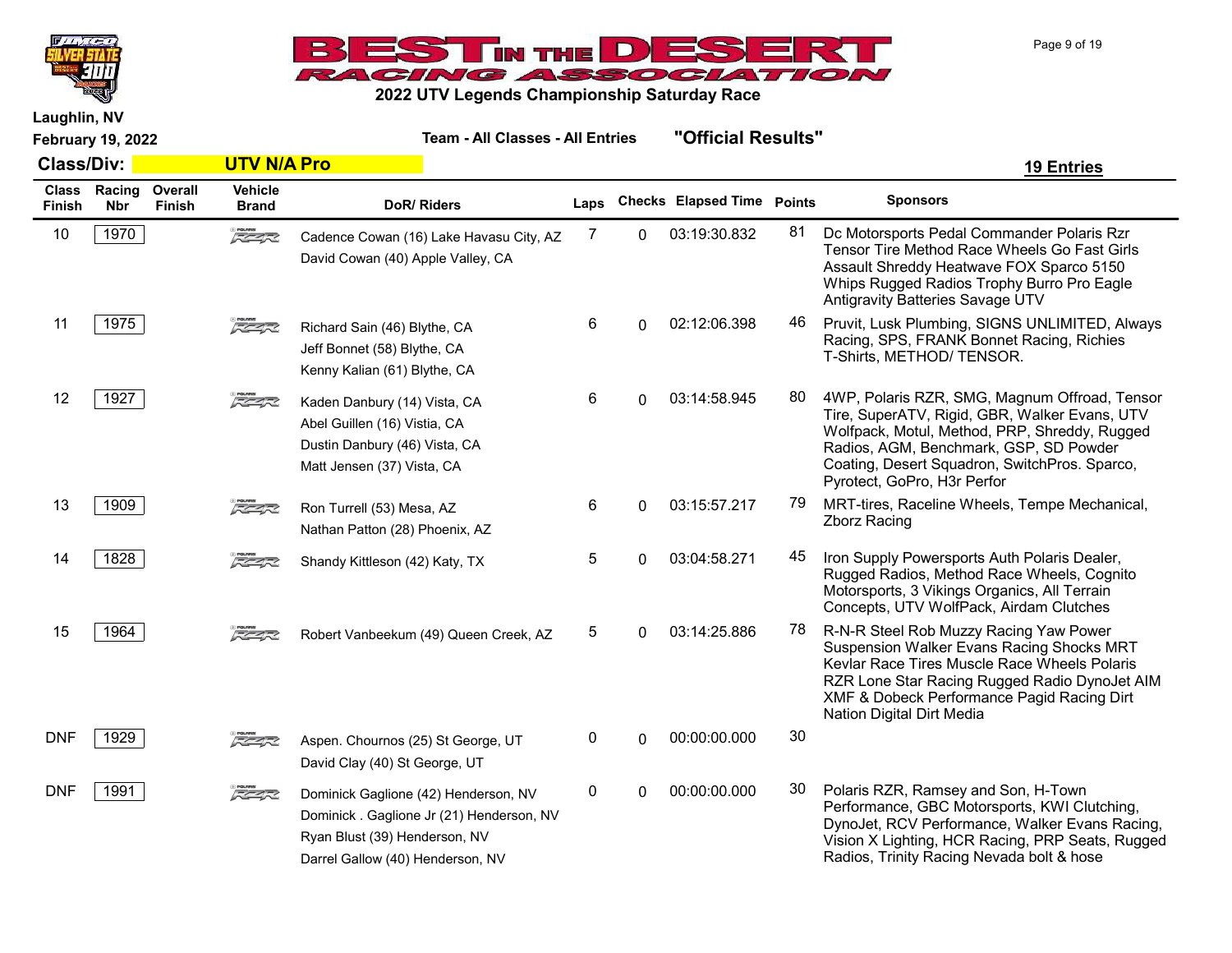



| <b>February 19, 2022</b> |                            |                   |                                | <b>Team - All Classes - All Entries</b>                                     |                |          | "Official Results"                |     |                                                                                                                                                                                                                                            |
|--------------------------|----------------------------|-------------------|--------------------------------|-----------------------------------------------------------------------------|----------------|----------|-----------------------------------|-----|--------------------------------------------------------------------------------------------------------------------------------------------------------------------------------------------------------------------------------------------|
| <b>Class/Div:</b>        |                            |                   | <b>UTV N/A Pro</b>             |                                                                             |                |          |                                   |     | <b>19 Entries</b>                                                                                                                                                                                                                          |
| <b>Class</b><br>Finish   | Racing<br><b>Nbr</b>       | Overall<br>Finish | <b>Vehicle</b><br><b>Brand</b> | DoR/Riders                                                                  | Laps           |          | <b>Checks Elapsed Time Points</b> |     | <b>Sponsors</b>                                                                                                                                                                                                                            |
| <b>DNF</b>               | 1941                       |                   | ■⋖<br><b>Kawasaki</b>          | Zachary Kisman (28) Sparks, NV<br>Shane Kisman (54) Sparks, NV              | $\overline{2}$ | 0        | 00:43:31.522                      | 44  | GFI Nevada, Kawasaki of Reno, Class1<br>Motorsports, Walker Evans Racing, Maxxis,<br>Raceline Wheels, Pyrotect, Team Green, River Rat<br>Motorsports, Rugged Radios, Silver State<br>International, Sparks Trailer Repair                  |
| <b>DNF</b>               | 1977                       |                   | <b>TEXTRON</b>                 | Max Gordon (13) Charlotte, NC<br>Robby Gordon (53) Charlotte, NC            | 0              | $\Omega$ | 00:00:00.000                      | 30  | King Shocks, Speed Energy                                                                                                                                                                                                                  |
| <b>Class/Div:</b>        |                            |                   | <b>UTV Turbo Pro</b>           |                                                                             |                |          |                                   |     | <b>34 Entries</b>                                                                                                                                                                                                                          |
| Finish                   | Class Racing<br><b>Nbr</b> | Overall<br>Finish | <b>Vehicle</b><br><b>Brand</b> | DoR/Riders                                                                  | Laps           |          | <b>Checks Elapsed Time Points</b> |     | <b>Sponsors</b>                                                                                                                                                                                                                            |
| $\mathbf 1$              | T944                       |                   | <i>can-am</i>                  | Phil Blurton (35) Auburn, CA<br>Beau Judge (45) Rocklin, CA                 | 10             | $\Omega$ | 03:18:30.533                      | 110 | No Limit RD, Can Am, BFGoodrich, XPS, Monster<br>Energy, Superior Powder Coating, Monster Seal,<br>Factory UTV, Vision Wheel, Discount Tire, Union<br>Graphic, Sparco, AIM, RvTravelWorld                                                  |
| $\overline{2}$           | T898                       |                   | <i>can-am</i>                  | Joe Terrana (21) Las Vegas, NV<br>Jason Montes (35) Trabuco Canyon, CA      | 10             | $\Omega$ | 03:25:02.761                      | 106 | Lonestar racing, Patricks Signs, PCI Radios, VP<br>racing fuels                                                                                                                                                                            |
| 3                        | T994                       |                   | <b>Other</b>                   | Chase De Sousa Dias (18) Blythe, CA<br>George De Sousa Diaz (44) Blythe, CA | 10             | 0        | 03:25:53.556                      | 103 |                                                                                                                                                                                                                                            |
| 4                        | T917                       |                   | <i>can-am</i>                  | Jason Murray (39) Corona, CA<br>Tyler Canfield (25) Beaumont, CA            | 10             | 0        | 03:29:00.798                      | 101 | Can-Am, ITP, Raceline, Torco, SSV Works, AIM,<br>Summer Brothers, FOX, AMR, Lonestar, Buggy<br>Whips, 212 Gloves, Axxia, PCI Radio, PRP Seats,<br><b>SSV Works</b>                                                                         |
| 5                        | T902                       |                   | $\sqrt{2}$                     | Evan Striplin (18) Blythe, CA<br>Ryan Morrison (40) Peoria, AZ              | 10             | $\Omega$ | 03:31:27.873                      | 100 | UTV Race Group, GBC Tires, KMC Wheels, Tire<br>Blocks, Cruz Armor, Trinity Racing, AiM Sports<br>Data, PCI Radios, VP Race Fuels, Competition<br>Toatings, 5x5 Communications, LoneStar Racing,<br>Holz Racing, CMi, ZRP, Rigid Industries |
| 6                        | T950                       |                   | <i>can-am</i>                  | Vito Ranuio (42) Stockton, CA<br>Stefano Ranuio (37) Lodi, CA               | 10             | 0        | 03:33:52.399                      | 99  | Lonestar Racing, Canam, Method, Tensor, RCV,<br>EVO, Rugged Radio, Five18 design, ZRP                                                                                                                                                      |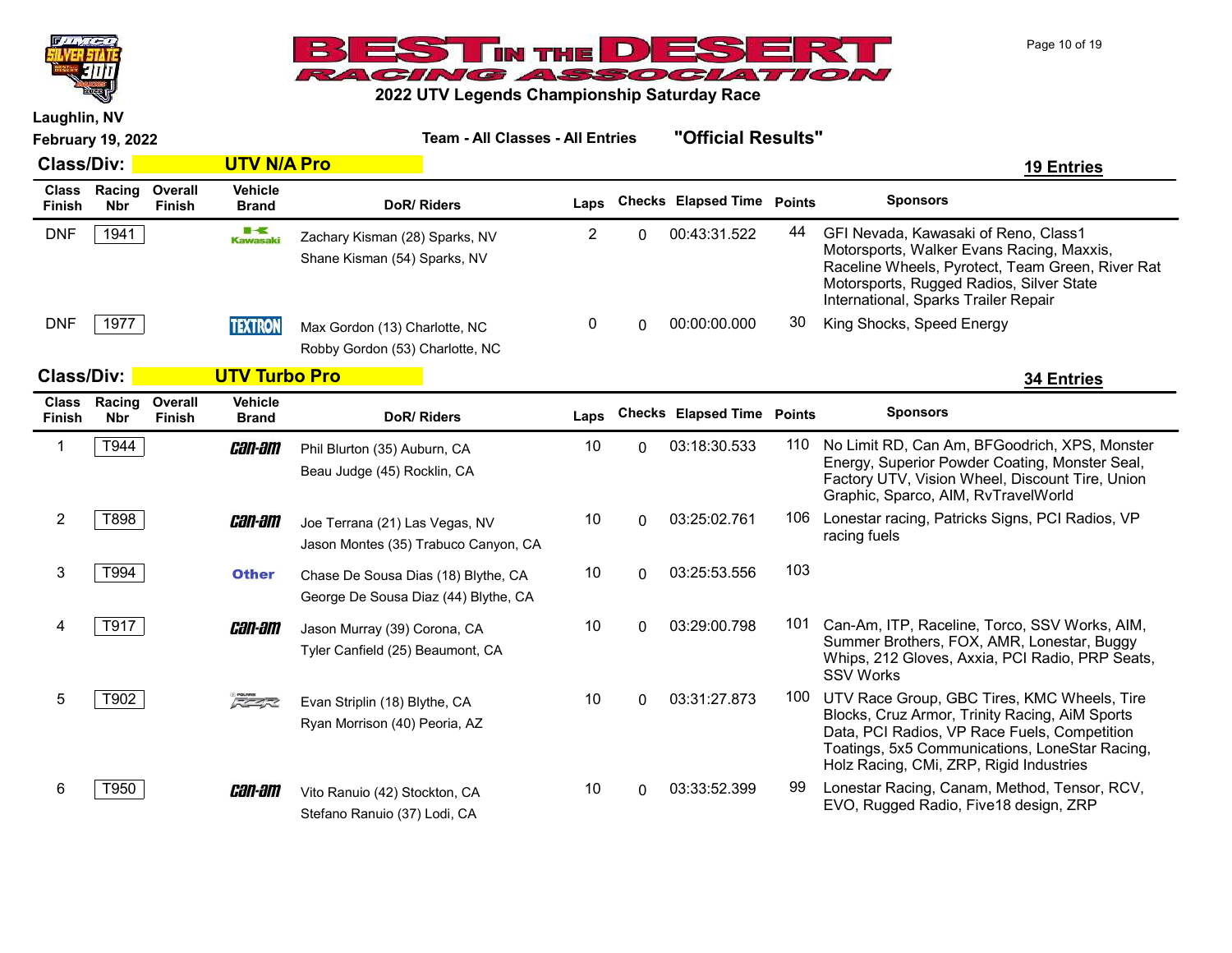



Laughlin, NV

| <b>Class/Div:</b> |                            |                          | <b>UTV Turbo Pro</b>           |                                                                                                           |      |          |                                   |    | <b>34 Entries</b>                                                                                                                                                                                                                                                           |  |
|-------------------|----------------------------|--------------------------|--------------------------------|-----------------------------------------------------------------------------------------------------------|------|----------|-----------------------------------|----|-----------------------------------------------------------------------------------------------------------------------------------------------------------------------------------------------------------------------------------------------------------------------------|--|
| Finish            | Class Racing<br><b>Nbr</b> | Overall<br><b>Finish</b> | <b>Vehicle</b><br><b>Brand</b> | DoR/Riders                                                                                                | Laps |          | <b>Checks Elapsed Time Points</b> |    | <b>Sponsors</b>                                                                                                                                                                                                                                                             |  |
| 7                 | T948                       |                          | <i>can-am</i>                  | Matt Burroughs (53) Norco, CA<br>Zach Burroughs (24) Norco, CA                                            | 10   | 0        | 04:03:18.877                      | 98 | Monster Energy, Can-Am, System 3, Boxo USA,<br>Baja Designs, Cognito Motorsports, Eibach, Evo<br>Powersports, Factory UTV, Fuelsafe, Fox, Off the<br>Grid, OMF Wheels, Pro Eagle, PRP, Rokblokz,<br>Sparks, Summers Brothers, Torco USA, Zollinger,<br>Impact, Savage UTV   |  |
| 8                 | T977                       |                          | スクイズ                           | Brayden Baker (19) Anaheim, CA                                                                            | 9    | $\Omega$ | 03:15:46.219                      | 97 | RiverShore Motorsports, Polaris RZR,<br>BFGOODRICH Tires, Method Race Wheels, VP<br>Racing Fuel, Dyno Jet, Trinity Racing, Alba Racing,<br>Cryo Heat, Pro Shop, RCV Axels, PCI<br>Radios, Impact, Maverick Powder Coat, Baja Design,<br>PRP Seats, Sign Pros, CMI Racing, S |  |
| 9                 | T850                       |                          | <i>can-am</i>                  | Bruce. Binnquist (49) Costa Mesa, CA<br>Tanner Timblin (28) Costa Mesa, CA                                | 9    | $\Omega$ | 03:15:57.793                      | 96 | BDI GEISER, KWI, SRP, EVO, BFG, JAMAR,<br>METAL FX OFFROAD, FORTIN, KING, SPARCO,<br>FLUID LOGIC, G-BOOST,                                                                                                                                                                  |  |
| 10                | T991                       |                          | $\sqrt{2}$                     | Sierra  Romo (21) Henderson, NV<br>Wes Lefler (41) Las Vegas, NV                                          | 9    | $\Omega$ | 03:20:09.890                      | 95 | Polaris RZR, Toyo Tires, SuperATV, Walker Evans,<br>Holz, Chupacabra, Baja Designs, Proline Wraps,<br>Antigravity Batteries, Hostyle, PCI, Queen Racing,<br><b>VP Race Fuels</b>                                                                                            |  |
| 11                | T815                       |                          | $5 - 7$                        | Ryan Piplic (39) Las Vegas, NV<br>Blake Barnum (39) Las Vegas, NV<br>Tristan Powell (19) Boulder City, NV | 9    | $\Omega$ | 03:23:01.062                      | 94 | Polaris Rzr, CST Tire, Longtravel Industries, Fox<br>Shocks, Method Wheels, Rugged Radios, Baja<br>Designs, Antigravity Batteries, Dynojet, AIM,<br><b>Summer Brothers Axles</b>                                                                                            |  |
| 12                | T882                       |                          | <i>can-am</i>                  | Glen Banta (51) Surprise, AZ<br>Steve Hoffman (49) Surprise, AZ                                           | 9    | $\Omega$ | 03:29:40.105                      | 93 | HSD Industries, KMC Wheels, RCV Performance,<br>Alsup Racing Development, ePowerSteering                                                                                                                                                                                    |  |
| 13                | T928                       |                          | $5 - 7$                        | Collin Miller (15) Canyon Lake, CA<br>Reed Shaleen (15) Palmdale, CA                                      | 8    | $\Omega$ | 03:18:30.000                      | 92 | West Coast Backhoe, GBC tires, IMG Motorsports,<br>Black Rock Mining, Raceline Wheels, Savage UTV,<br>Super ATV, Trinity Racing, Heatwave Visual, In N<br>Out Registration                                                                                                  |  |
| 14                | T978                       |                          | <i>can-am</i>                  | Dustin Jones (37) Bossier City, LA<br>Dustin Henderson (37) Bossier City, LA                              | 8    | $\Omega$ | 03:29:55.344                      | 91 | S3 Power Sports, Can Am, Monster Energy, Baja<br>Designs, FOX, Maxxis tires, KMC Wheels,<br>Evolution Power Sports, PRP Seat, Rugged Radios,<br>Double E racing, XPS Oils, ZRP, Factory UTV,<br>Steinjager                                                                  |  |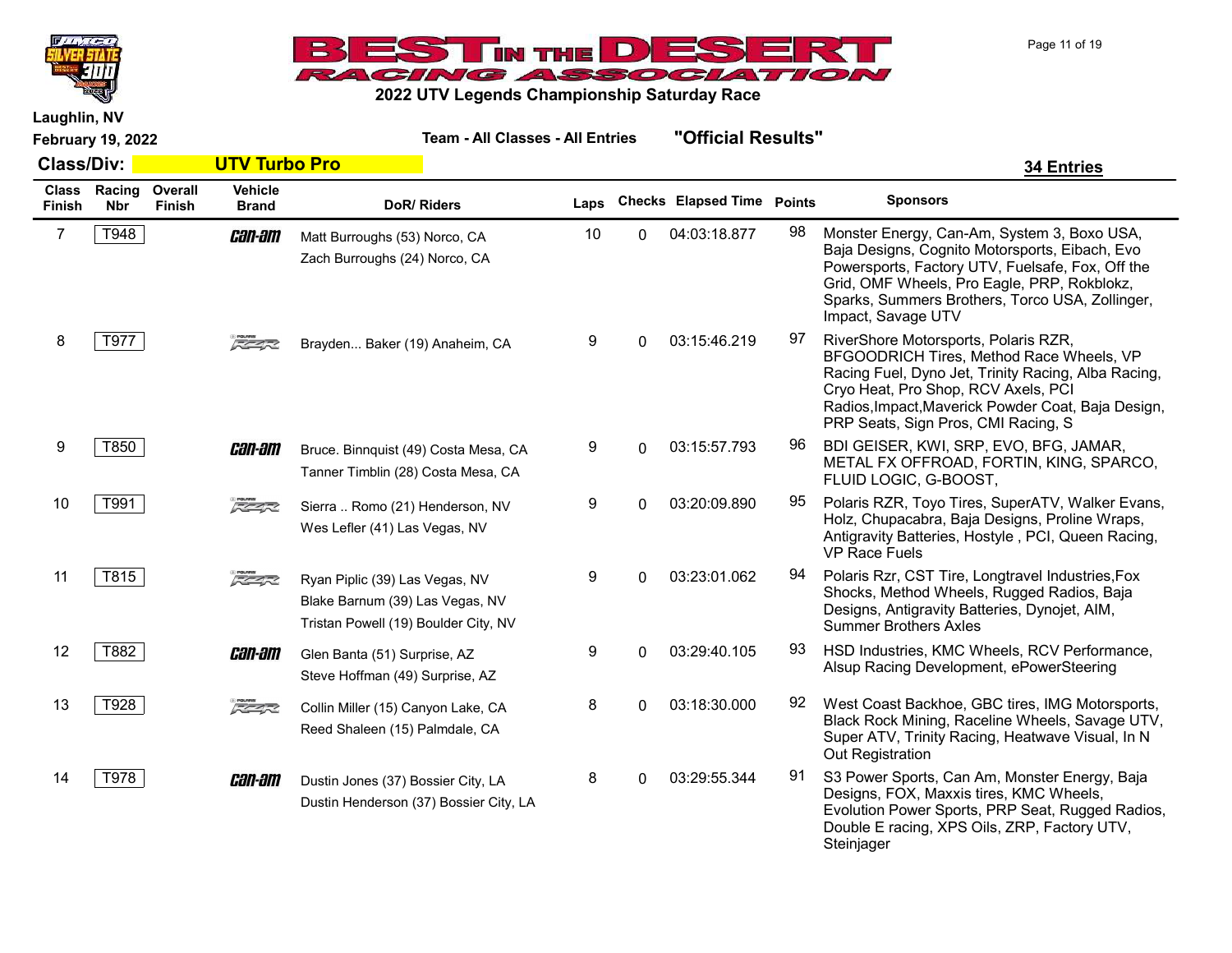



Laughlin, NV

February 19, 2022 Team - All Classes - All Entries "Official Results"

| <b>Class/Div:</b>      |                      |                   | <b>UTV Turbo Pro</b>           |                                                                                                                                                  |      |          |                                   |    | <b>34 Entries</b>                                                                                                                                                                                                                                                         |
|------------------------|----------------------|-------------------|--------------------------------|--------------------------------------------------------------------------------------------------------------------------------------------------|------|----------|-----------------------------------|----|---------------------------------------------------------------------------------------------------------------------------------------------------------------------------------------------------------------------------------------------------------------------------|
| <b>Class</b><br>Finish | Racing<br><b>Nbr</b> | Overall<br>Finish | <b>Vehicle</b><br><b>Brand</b> | DoR/Riders                                                                                                                                       | Laps |          | <b>Checks Elapsed Time Points</b> |    | <b>Sponsors</b>                                                                                                                                                                                                                                                           |
| 15                     | T877                 |                   | $\sqrt{2}$                     | Mikey Kelly (15) Anaheim Hills, CA<br>Anthony Martinez (27) Anaheim Hills, CA                                                                    | 7    | 0        | 02:27:22.879                      | 55 | Polaris RZR, PCI Race Radios, Jamar<br>Performance, GBC Motorsports, Trinity Racing,<br>King Shocks, Raceline Wheels, Lonestar Racing,<br>Cage Wrx, Candle Motorsports, DynoJet, Fineline<br>Suspension, Tire Blocks, PRP Seats, Super ATV,<br>Antigravity Batteries, UTV |
| 16                     | T841                 |                   | $7 - 4 - 2$                    | Jacob Peter (15) Canyon Lake, CA<br>Robin Chipman (40) Fallbrook, CA                                                                             | 7    | $\Omega$ | 03:21:51.192                      | 90 | 4 Wheel Parts Official, Scanlon Motorsports, Polaris<br>RZR, Carr One Fabrication, GBC Motorsports, KMC<br>Wheels, HMF Exhaust, Super ATV, American<br>Material, Action Gas, PRP Seats, Motul, Cryoheat,<br>Antigravity Batteries, King Shocks, Tire Blocks, FLY<br>Racin |
| 17                     | T942                 |                   | $5 - 4 - 2$                    | Mike. Gutierrez (39) Solvang, CA<br>Corey Guetter (32) Camarillo, CA                                                                             | 6    | 0        | 02:56:47.142                      | 54 | Master Fabrication, Forgiven Motorsports,<br>Hardwired Performance, Hostyle, KDM, All terrain<br>concepts, Tatum UTV, Autumn Brands, Method<br>race wheels, Tensor tires                                                                                                  |
| 18                     | T960                 |                   | $\sqrt{2}$                     | Jim Mcbroom (48) Lake Elsinore, CA<br>Lincoln Mcbroom (14) Ca,                                                                                   | 6    | 0        | 03:16:53.086                      | 89 | Herling Racing, Fusion Off-Road                                                                                                                                                                                                                                           |
| 19                     | T927                 |                   | <i>can-am</i>                  | Justin Smith (51) Wittman, AZ<br>Jason . Smith (48) Peoria, AZ                                                                                   | 6    | 0        | 03:20:46.986                      | 88 | Shock Therapy, Method Wheels, Tensor Tires,<br>ZRP, PRP, Speed Strap, PCI, Baja Designs, Queen<br>Racing, Streamline Brakes                                                                                                                                               |
| 20                     | T967                 |                   | <i>can-am</i>                  | Ryan Sims (41) Jarales, NM<br>Edward Kendrick (48) N Las Vegas, NV<br>Edward Kendrick (48) N Las Vegas, NV<br>Austin Elmquist (25) Las Vegas, NV | 6    | 0        | 03:47:16.011                      | 87 | Lumberjack Racing, Sims Motorwerx, 5x5<br>Communications, Method Race Wheels, Kartek,<br><b>UTV Shocks</b>                                                                                                                                                                |
| 21                     | T845                 |                   | <i>can-am</i>                  | Colt Brinkerhoff (34) Laguna Hills, CA<br>Rachel Bosemer (29) Laguna Hills, CA                                                                   | 5    | 0        | 03:18:29.101                      | 86 | Dusty Crew Apparel, Can-Am, Eagles Landing<br>Travel Plaza's, System 3 Offroad, Lonestar Racing,<br>Accelerated Funding, Val Brinkerhoff Racing<br>Stables, Blud Lubricants, HMF Exhaust, EVO<br>Powersports, S&B Filters, SealSavers, TireBlocks,<br>Assault Industries, |
| 22                     | T914                 |                   | $z = 1$                        | Holden Heitritter (15) Murrieta, CA<br>Tanner Kuwahara (25) Murrieta, CA                                                                         | 5    | 0        | 01:47:53.769                      | 53 | X-Travel Justice Brothers AiM Sportsdata, Silent CO<br>KWT KMC BFG HPR So Cal                                                                                                                                                                                             |

Page 12 of 19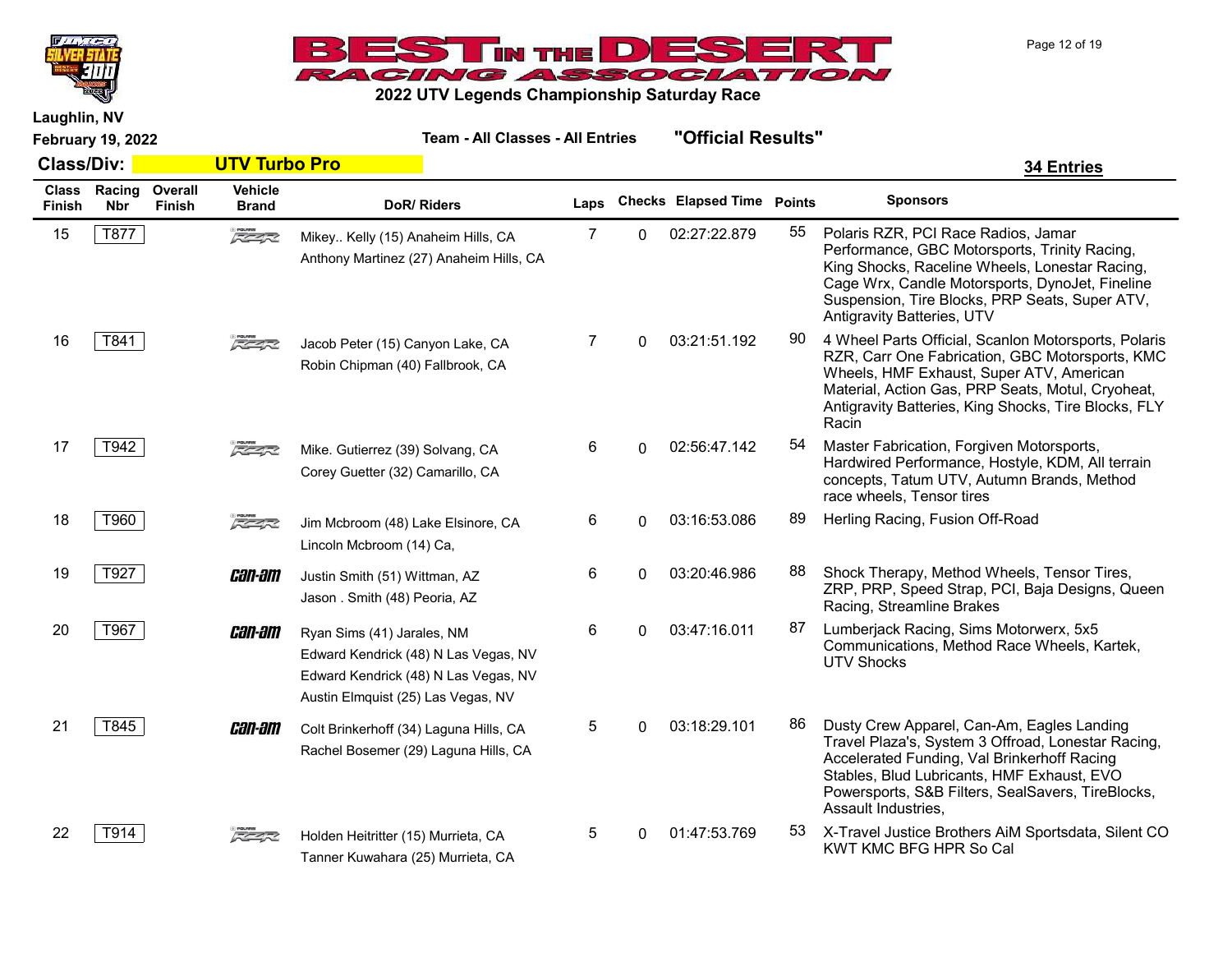



Laughlin, NV

| <b>Class/Div:</b>      |                      |                   | <b>UTV Turbo Pro</b>           |                                                                                                    |      |          |                                   |    | <b>34 Entries</b>                                                                                                                                                                                                                                                          |
|------------------------|----------------------|-------------------|--------------------------------|----------------------------------------------------------------------------------------------------|------|----------|-----------------------------------|----|----------------------------------------------------------------------------------------------------------------------------------------------------------------------------------------------------------------------------------------------------------------------------|
| <b>Class</b><br>Finish | Racing<br><b>Nbr</b> | Overall<br>Finish | <b>Vehicle</b><br><b>Brand</b> | DoR/Riders                                                                                         | Laps |          | <b>Checks Elapsed Time Points</b> |    | <b>Sponsors</b>                                                                                                                                                                                                                                                            |
| <b>DNF</b>             | T974                 |                   | $\sqrt{2}$                     | Randy Romo (47) Henderson, NV<br>Brian Sallee (55) Barstow, CA<br>Matthew Banuelos (42) Corona, CA | 1    | $\Omega$ | 00:18:39.111                      | 43 | Polaris RZR Factory Racing, TOYO, HOLZ,<br>SuperATV, Walker Evans, Chupacabra,<br>BajaDesigns, Proline Wraps, Antigravity Batteries,<br>Hostyle, PCI, Queen Racing, Cross Motorsports, All<br>seasons Marine, Loose Wheel, VP Fuel, Lone Star<br>Racing                    |
| <b>DNF</b>             | T912                 |                   | <i>can-am</i>                  | Russell Bowers (42) Stockton, CA<br>Kenny Smith (39) Stockton, CA                                  | 2    | 0        | 00:40:26.833                      | 45 | Geiser Performance \ MRT                                                                                                                                                                                                                                                   |
| <b>DNF</b>             | T829                 |                   | <i>can-am</i>                  | Sam Chournos (20) St George, UT<br>Aspen Chournos (25) St George, UT                               | 3    | 0        | 01:01:52.751                      | 49 | System 3                                                                                                                                                                                                                                                                   |
| <b>DNF</b>             | T958                 |                   | $\sqrt{2}$                     | Michael Mamelli Jr (49) Huntington Beach, (<br>Clayton Winiecki (20) Blythe, AZ                    | 2    | 0        | 00:40:42.617                      | 44 | #polarisrzr @polarisrzr #TeamRzr @TeamRzr<br>#motoracetire @motoracetire #musclewheels<br>@musclewheels @sparcousa @sparcoofficial<br>@teamsparco #pciradios @pciradios #Rigidnation<br>#RigidIndustries @Rigidnation @RigidIndustries<br>#sandcraft rcr@sandcraft rcr#    |
| <b>DNF</b>             | T911                 |                   | <i>can-am</i>                  | Cameron. Meister (17) California City, CA<br>Shamous . Smith (20) California City, CA              | 3    | $\Omega$ | 00:59:50.423                      | 50 | Lone Star, CAN-AM, Method, ZRP, ITP, RCV,<br>Baja-Designs                                                                                                                                                                                                                  |
| <b>DNF</b>             | T863                 |                   | <i>can-am</i>                  | Andrew Garvey (30) El Centro, CA<br>Tanner Holt (29) El Centro, CA                                 | 4    | $\Omega$ | 01:21:38.867                      | 52 | Forney Industries, Coyne Powersports, Hardwire<br>Performance, HalfbakedCo, JD DesignCo,<br>KazBros, Method, Tensor, KWI Clutching,<br>Fifty6Industries, Baja Designs, PRP Seats,<br>Summers Brothers, All Tech Motorsports, RVMD,<br>JP, ZRP, Sandcraft Motorsports, PCI, |
| <b>DNF</b>             | T986                 |                   | $\sqrt{2}$                     | Larry Heidler (48) Moreno Valley, CA<br>Ryan Prosser (15) Yorba Linda, CA                          | 3    | $\Omega$ | 01:02:04.877                      | 48 | Amplex Racing, Polaris GBC Method Race Wheels<br>Fox Shocks Romo Motorsports VP Race Fuels Tire<br>Blocks Cross Motorsports Baja Designs SLP<br>Products Anti Gravity Batteries RCV Axles PCI<br>Radios Legacy Ride Company San Diego Powder<br>and protective coating     |
| <b>DNF</b>             | T851                 |                   | <i>can-am</i>                  | Herman Johnson (50) Rio Rancho, NM<br>Chris Whelchel (46) Rio Rancho, NM                           | 0    | 0        | 00:00:00.000                      | 30 | Metal Center, Kwik-Saw Racing, Method Race<br>Wheels, BFGoodrich Tires, Rugged Radios                                                                                                                                                                                      |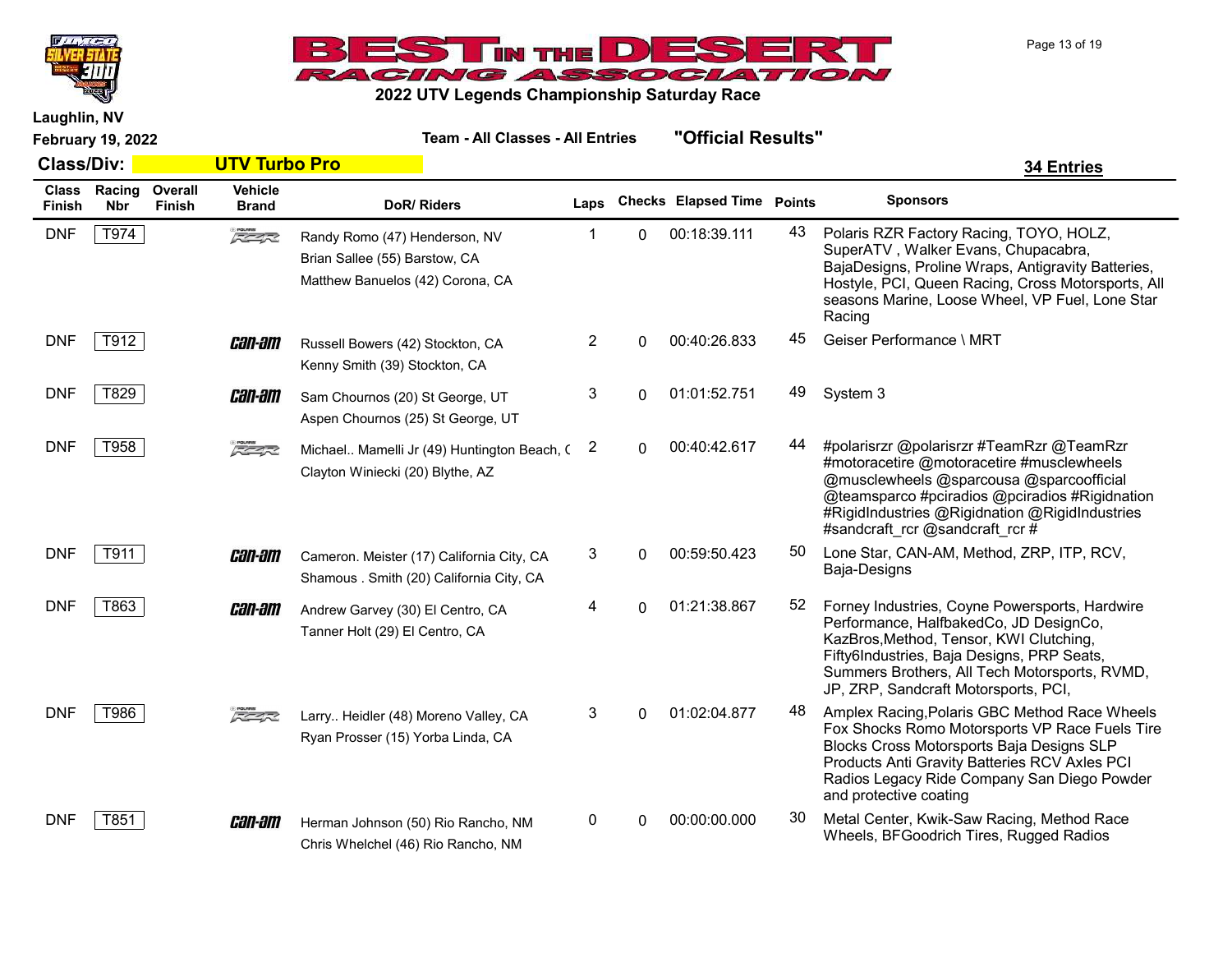



Laughlin, NV

February 19, 2022 Team - All Classes - All Entries "Official Results"

Class/Div: UTV Turbo Pro 34 Entries Class Racing Finish Nbr **Overall** Finish **Vehicle**<br>Brand DoR/ Riders **Laps** Checks Elapsed Time Points Sponsors DNF T903 Seth Quintero (19) San Marcos, CA 0 00:00:00.000 30 Redbull, Polaris Factory Racing, BFGoodrich Tires, 4WP, KMC, Walker Evans Racing, Rigid, Sparco, VP Race Fuels, Lonestar Racing, Quintero Racing, Trinity Racing, RWD, CB industries, Rugged Radios Seth Quintero (19) San Marcos, CA Colby Wemple (22) San Marcos, CA DNF T989 Extreme Performance, Fortin Racing, ZRP, Tensor Tires, Method Wheels, KWI Clutching, Fields **Consulting** Tim Fields (54) Ojai, CA John Mcmurrin (38) Lakeside, CA DNF  $T922$  **Can-am** Bernie Gomez (59) Huntsville, AL 4 0 01:32:58.520 51 Quantum Racing Fernando Flores (40) Ensenada, BC DNF  $\boxed{7827}$  **Can-am** Jack .. Olliges (15) Las Vegas, NV 3 0 01:15:27.113 46 BFG, VP fuels, KWI Clutching, Fox Shox, KMC wheels, Rugged Radios, Baja Designs, Team Ford, Pro Eagle Jacks, Aftermarket HQ, Evo Powersports, Golden Gaming, Jack .. Olliges (15) Las Vegas, NV Class/Div: UTV Tro Unl 22 Entries Class Racing Overall Nbr Finish Vehicle <sup>Unit</sup>ity Inc. 2012 **Deaps** Checks Elapsed Time Points Sponsors

| Finish | <b>Nbr</b> | Finish | <b>Brand</b>  | <b>DoR/Riders</b>                                                                                           | Laps |   | <b>Checks</b> Elapsed Time | Points | <b>Sponsors</b>                                                                                                                                                                                                                                                             |
|--------|------------|--------|---------------|-------------------------------------------------------------------------------------------------------------|------|---|----------------------------|--------|-----------------------------------------------------------------------------------------------------------------------------------------------------------------------------------------------------------------------------------------------------------------------------|
|        | 2910       |        | <i>can-am</i> | Chris Blais (41) Apple Valley, CA<br>Jeremy Gray (35) Hinkley, CA                                           | 10   | 0 | 03:18:11.441               | 98     | Blais Racing Services, Canam, Alsup RD, Kenda,<br>KWI Clutching, KMC Wheels, Blud Lubricants,<br>Eibach, UTV Shocks, PCI, PMB, Turn 2 TV, Baja<br>Designs, Impact, Mastercraft, AIM, Tire Balls                                                                             |
|        | 2877       |        | 反应的           | Brayden Baker (19) Yorba Linda, CA                                                                          | 10   | 0 | 03:20:56.794               | 94     | CRYO HEAT, QUEEN Racing, 20th Century Air,<br>Polaris RZR, BFGOODRICH Tires, Shock Prep<br>Services, Dyno Jet, Trinity Racing, VP Race<br>Fuel, CMI, Savage UTV, Anti Gravity Battery, Baja<br>Design, PRP Seats, RCV, PCI Radios, Impact,<br>Method Race Wheel, Sign Pros, |
|        | 2933       |        | <b>SEC</b>    | Jamie. Campbell (47) Fallbrook, CA<br>Eliott Watson (22) El Centro, CA<br>Trey Hernquist (22) Encinitas, CA | 10   |   | 03:27:49.350               | 91     | RACECO-USA, YOKOHAMA, VISION WHEEL,<br><b>HONDA</b>                                                                                                                                                                                                                         |
|        | 2992       |        | <i>can-am</i> | Donald Cerrone (39) Edgewood, NM<br>Eric Bohnenkamp (39) Frisco, TX                                         | 10   |   | 03:35:58.463               | 89     | Canam, Budweiser, Monster, Toyotires, VP Racing<br>Fuels, King Shocks, KMC Wheels, Rugged Radio,<br>Pedal Commander, Fluid Logic, Maglock, KC<br>Hilites, PRP seats.                                                                                                        |

Page 14 of 19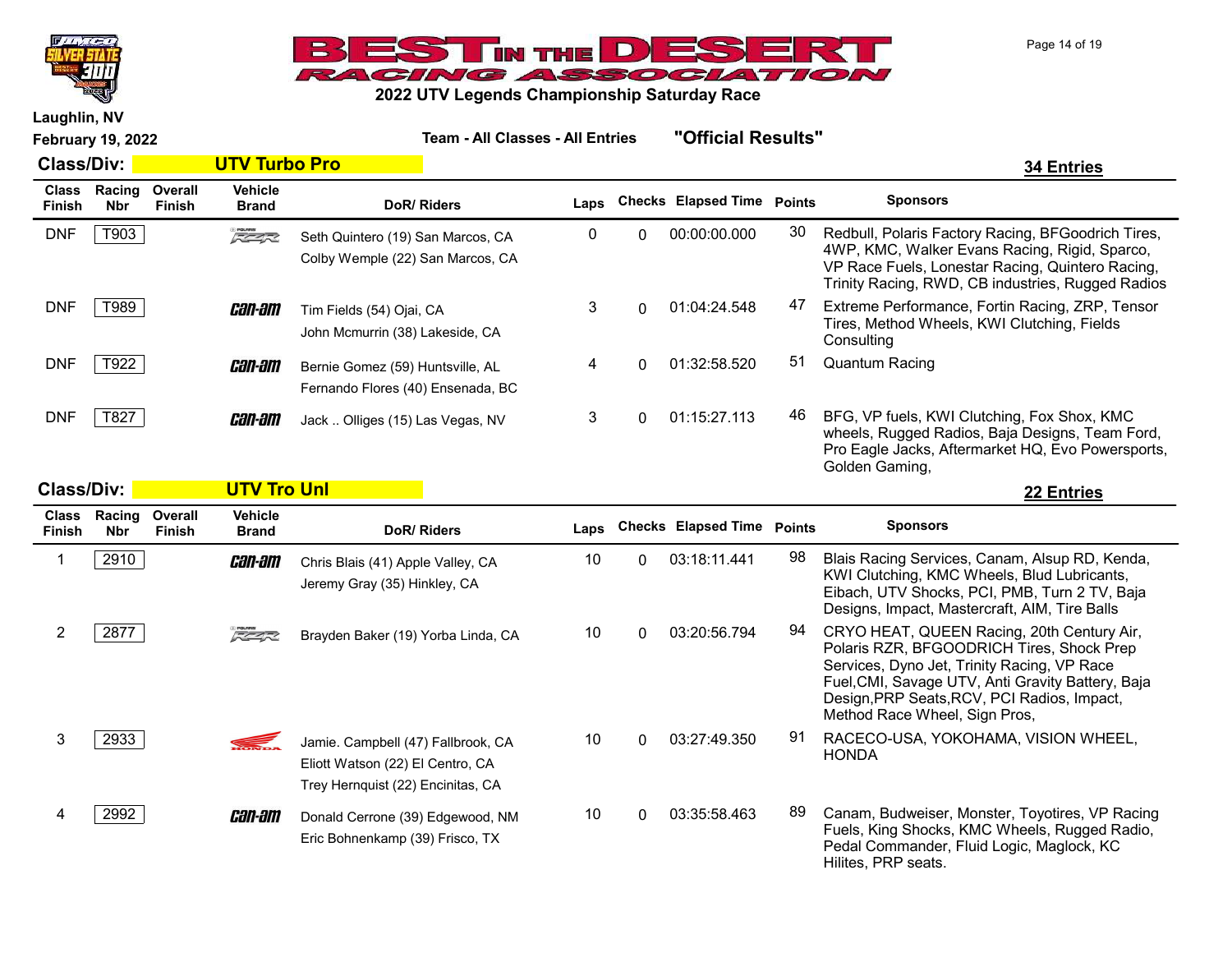



Laughlin, NV

February 19, 2022 Team - All Classes - All Entries "Official Results" Class/Div: UTV Tro Unl 22 Entries Class Racing Finish Nbr **Overall** Finish **Vehicle**<br>Brand DoR/ Riders **Laps** Checks Elapsed Time Points Sponsors 5 2931 **CHI-HII** Trevor Leighton (29) Star, ID 10 0 03:37:57.254 88 Leighton Motorsports, Maxxis, K&T Performance, ZRP, Walker Evans, Baja Designs, GBOOST, Can AM, Rugged Radios, Sparco, Waymaker, Fokus **Graphics** Trevor Leighton (29) Star, ID Riley Riberio (29) Logan, UT 6 2952 McVay Racing, Lonestar Racing, Maxxis Tires,  $\frac{3}{2}$  McVay Racing, Lonestar Racing, Maxxis Tires, Raceline Wheels, Rustic Wrench, Gloss Garage, RNR Steel, Rigid Industries, Super ATV, D&M Racing and IMS Jonathan.. Mcvay (46) Queen Creek, AZ 7 2902 HOSTYLE, ZBROZ, POLARIS, GBC, METHOD, EPI, EBC, HMF, ZRP, KWI, DVR Jimmy Walker (54) Barstow, CA Zachary C. Rehkopf, Santa Maria, CA Timothy Craig (38) Barstow, CA Timmy Craig Ii (14) Barstow, CA 8 2924 **Can am Can Can Age Can am Can am Can Age Can Age Can Age Can am** , method race wheels, tensor tire, lonestar racing, icebox performance,king shocks,five18 , riverland rents, modquad , Garrick Lastra (46) Mesa, AZ Randy Raschein (59) Brownsville, OR 9 2997 Mike Deley (43) Manifee CA 3 9 0 03:33:42.424 84 RMG, Polaris, GBC Tires, Caltime Metals, Inc., Dyno Jet, Method, VP Fuels, Walker Evans, SDI, RCV, Baja Designs, PRP, PCI, & Impact Mike Deley (43) Manifee, CA Chris Navarro (39) Whittier, CA 10 2943 **CHI-HI Ken** Criswell (55) Conroe. TX 9 0 03:37:45.792 <sup>83</sup> Riviera Marina Lakeway Marina Nautidayz Boat Rentals Ken Criswell (55) Conroe, TX Steven Allen (53) Conroe, TX

> Michael Mcfayden (16) Redlands, CA Chris Mcfayden (40) Redlands, CA Nick Mcfayden (43) Redlands, CA

Christian Dixon (30) Lucerne Valey, CA

Tom.. Wilson (51) Peoria, AZ Pat Battali (24) Peoria, AZ Jorge Bernal (50) Peoria, AZ

Dan.. Fisher, Gilbert, AZ Kyle Anderson (25) Gilbert, AZ

11 2938 **Can-am** Michael Mcfavden (16) Redlands. CA and the state of the construction, Raceline, KWI, Can-Am, Lonestar, Factory UTV, PCI, EVO Powersports, ZRP

12 2913 Lonestar Racing, CanAm, Aims, Alltech Motorsports, Tireballs, Five18 Design, PCI Radios, Method Race Wheels, Tensor Tires DNF 2976 **Unknown** Nick Turner (32) Lucerne Valley, CA 9 0 03:02:42.839 50

DNF 2990 **CHIM** Tom., Wilson (51) Peoria, AZ 6 0 02:55:32.502 49 Sunstate Plumbing, Lonestar, Mike Heller, Rugged, Tensor, Method

Page 15 of 19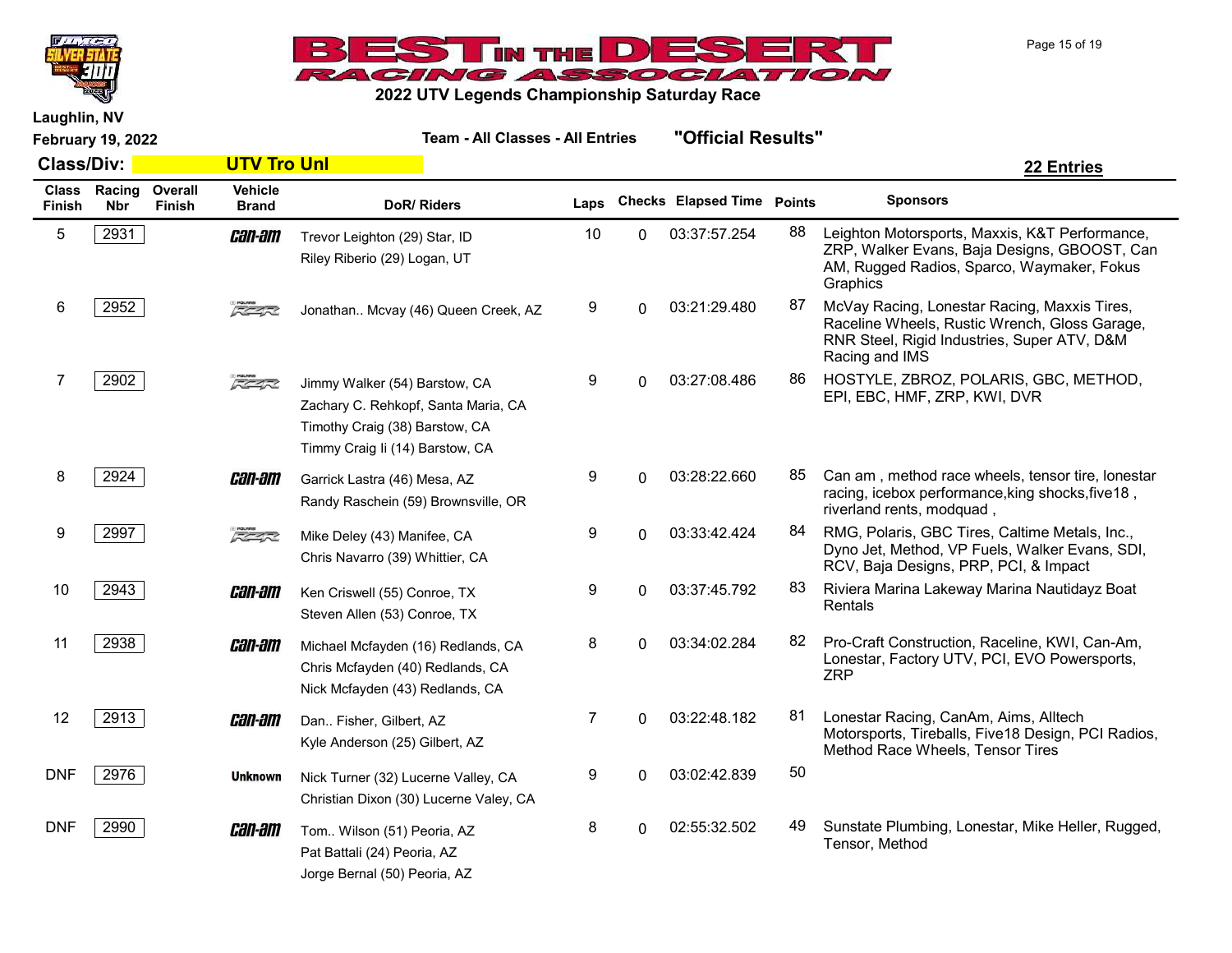



Laughlin, NV

February 19, 2022 Team - All Classes - All Entries "Official Results" Class/Div: UTV Tro Unl 22 Entries Class Racing Finish Nbr **Overall** Finish **Vehicle**<br>Brand DoR/ Riders **Laps** Checks Elapsed Time Points Sponsors DNF 2917 **Pro Tech RV, Tensor Tire, Method Wheels, Double** 2917 Pro Tech RV, Tensor Tire, Method Wheels, Double E Racing, Cognito, Rockstar Custom Motorsports Josh Blalock (41) Lake Havasu City, AZ Amy Blalock (40) Lake Havasu City, AZ DNF 2850 **GEIN-BITI** Riley Binnquist (21) Costa Mesa. CA  $200.40:18.147$  46 Geiser, BDI, SRP, KING, MAG BAY YATCHS, KWI, Fluid Logic, Sparco, Bell Helmets Riley Binnquist (21) Costa Mesa, CA Tanner Timblin (28) Costa Mesa, CA DNF 2927 KMC Wheels, EFXtires, Impact, Baja Designs, KB Engineering, Self Made Training Facility Las Vegas, VP Racing Fuels, Polaris RZR, X Travel, Walker Evens Racing, Sneeky SXS, Temecula Motorsports, CSD Racing Products Trey Gibbs (21) Murrieta, CA Trevor Beyers (25) Corona, CA DNF 2829 **2829** 2822 Aspen Chournos (25) St George, UT 0 0 00:00:00.000 30 Sam Chournos (20) St George, UT DNF 2970 **Can-am** Michael Mack (20) Peoria A7  $2 \t 0 \t 00:41:39.143 \t 45$  Sunstate Plumbing, Lonestar, Mike Heller, Rugged, Tensor, Method Michael Mack (20) Peoria, AZ Mark Mau (48) Peoria, AZ DNF 2926 Total Change (32) Lancaster CA and Change (32) ancaster CA and the Change of the Change of Canada and Change of Change of Change (32) ancaster CA and Change of Change of Change of Change of Change of Change of Cha Motorsports, Tiger Lights Jesse Gage (32) Lancaster, CA Jered Dollschnieder (32) Lancaster, CA DNF 2919 **Can-am** Keaton Koonce (23) Auburn, CA 0 00:00:00.000 30 Can-Am, Kwi Clutching, Tensor, Method, Gabe Holthaus (51) Auburn, CA DNF 2923 **Randen Sims (36) Prescott Vallev. AZ** 1 0 00:17:47.038 43 RZR Factory Racing, Tensor Tire, Lonestar Racing, Highlifter, Baja Designs, Fox, Method Race Wheels, RCV, Rugged Radios, Shock Therapy Branden Sims (36) Prescott Valley, AZ Skyler Howes (30) St George, UT

| <b>Class/Div:</b>      |               |                          | <b>UTV Super Stk</b>           |                                                                     |      |                                   |     | <b>13 Entries</b>                                                                                                                                                                                                                                                        |  |
|------------------------|---------------|--------------------------|--------------------------------|---------------------------------------------------------------------|------|-----------------------------------|-----|--------------------------------------------------------------------------------------------------------------------------------------------------------------------------------------------------------------------------------------------------------------------------|--|
| <b>Class</b><br>Finish | Racing<br>Nbr | Overall<br><b>Finish</b> | <b>Vehicle</b><br><b>Brand</b> | DoR/Riders                                                          | Laps | <b>Checks Elapsed Time Points</b> |     | <b>Sponsors</b>                                                                                                                                                                                                                                                          |  |
|                        | S906          |                          | <i>can-am</i>                  | Mitchell  Alsup, Bakersfield, CA<br>Nick Blais (38) Bakersfield, CA | 10   | 03:25:37.494                      | 89  | Alsup Racing Development, Canam, Vision Wheels,<br>Blais Racing Services, BajaHQ, UTV Shocks, Vision<br>Canopies, EVO, BLUD, Baja Designs, BFG                                                                                                                           |  |
|                        | S913          |                          | 医学家                            | Chase Carr (14) Canyon Lake, CA<br>Bryan Carr (42) Canyon Lake, CA  | 10   | 03:30:28.235                      | 85. | Carr One Fabrications, GBC Motorsports, DWT<br>Racing, Tagger Designs, Spy Optic, Gates GForce,<br>Action Sports Canopies, Demon Powersports, AD<br>Glass, West Coast Motorsports, DS Customs,<br>Sparco, KMC, Seal Savers, Rugged Radios, Rigid<br>Industries, Polaris, |  |

Page 16 of 19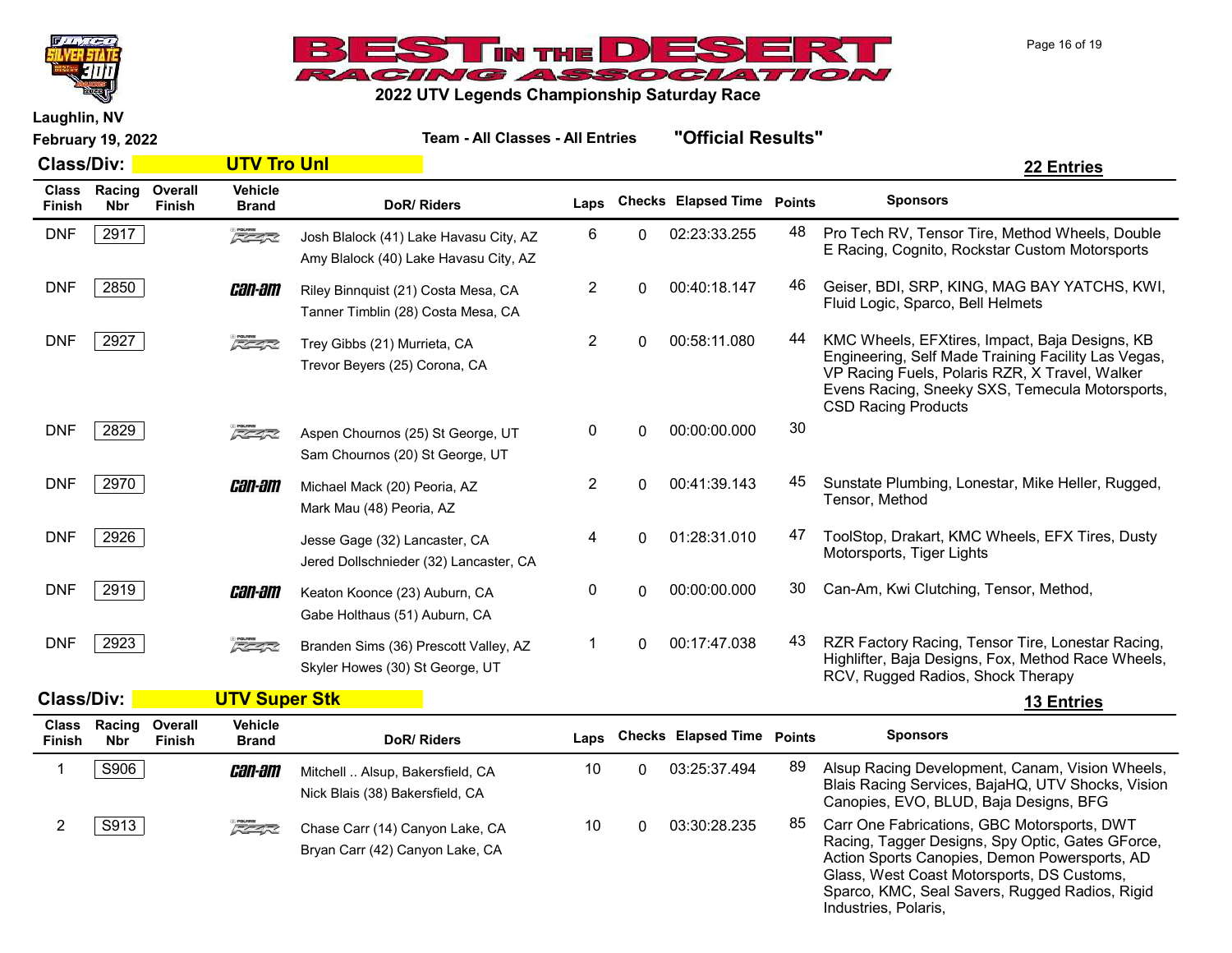



Laughlin, NV

February 19, 2022 Team - All Classes - All Entries "Official Results"

| <b>Class/Div:</b>      |                      |                          | <b>UTV Super Stk</b>           |                                                                                                       |      |    |                            |               | <b>13 Entries</b>                                                                                                                                                                                                            |
|------------------------|----------------------|--------------------------|--------------------------------|-------------------------------------------------------------------------------------------------------|------|----|----------------------------|---------------|------------------------------------------------------------------------------------------------------------------------------------------------------------------------------------------------------------------------------|
| <b>Class</b><br>Finish | Racing<br><b>Nbr</b> | Overall<br><b>Finish</b> | <b>Vehicle</b><br><b>Brand</b> | DoR/Riders                                                                                            | Laps |    | <b>Checks Elapsed Time</b> | <b>Points</b> | <b>Sponsors</b>                                                                                                                                                                                                              |
| 3                      | S951                 |                          | <i>can-am</i>                  | Conner Maxwell (26) Queen Creek, AZ                                                                   | 10   | 0  | 03:36:58.675               | 82            | 2x motorsports, Five18 designs, Pci radio, MB2<br>industries, podium suspension, lonestar racing, Pro<br>Eagle, AGM, MRT, Rigid Industries                                                                                   |
|                        | S999                 |                          | $\sqrt{2}$                     | Bella Birchard (15) Banning, CA<br>Cruz Birchard (13) Banning, CA<br>Richard Holmes (26) Beaumont, CA | 10   | 0  | 03:44:07.668               | 80            | SCWCE, Carr One Fabrications, Evo Powersports,<br>Coyne Powersports, GBC Tires, DS Custom Moto<br>Wraps, Switchpros, Motul, KMC Wheels, Sparco,<br>Polaris, ASC, Rugged Radios, RCV, Boxo, Sway<br>Energy, Elka Roll Designs |
| 5                      | S924                 |                          | $\sqrt{2}$                     | Kaden Isabella (16) Yuma, AZ<br>Wyatt Mellon (17) Yuma, AZ                                            | 9    | 0  | 03:16:23.414               | 79            | Rzr Werks, carr one, sandcraft, Coyne power<br>sports, jicoatings                                                                                                                                                            |
| 6                      | S877                 |                          | <i>can-am</i>                  | Randy Blume (51) Phoenix, AZ<br>Jeff Day (52) Phoenix, AZ                                             | 9    | 0  | 03:18:37.608               | 78            | Shock Therapy, RBU, RSD, Vision X Lighting                                                                                                                                                                                   |
| 7                      | S972                 |                          | <i>can-am</i>                  | Ernie Ely (38) Peoria, AZ<br>Jordan Hoffman (32) Whittman, AZ                                         | 9    | 0  | 03:20:01.126               | 77            | Shock Therapy, Method Wheels, Tensor Tires,<br>ZRP, PRP, Speed Strap, PCI, Baja Designs, Queen<br>Racing, Streamline Brakes                                                                                                  |
| 8                      | S985                 |                          | <b>Other</b>                   | Brock Hanmer (15) Manifee, CA<br>Brad Rodieck (48) Meridan, ID                                        | 9    | 0  | 03:26:55.565               | 76            |                                                                                                                                                                                                                              |
| 9                      | S970                 |                          | <i>can-am</i>                  | Jacob Zuccone (17) Clark, CO<br>Brook Lynn Deman (19) Las Vegas, NV                                   | 9    | 0  | 03:32:59.122               | 75            | Evolution Powersports, Shock Therapy, Motul, S3<br>Powersports, Jeffries Performance, Moto Race Tire,<br>KMC Wheels, HPR, Rugged Radios, Baja Designs,<br>Tatum UTV, LG Creative, Impact, Pro Eagle,<br>Can-Am               |
| 10                     | S918                 |                          | $\sqrt{2}$                     | Erik Reynolds, Westminister, CA                                                                       | 9    | 0  | 03:35:34.505               | 74            | Polaris Government and Defense, FR3SH, Fox,<br>Privateer Motorsports, HCR, Trinity Racing, KC,<br>GBC, PCI, Switch Pros, Roadrunner Performance,<br>Adriana's Insurance                                                      |
| 11                     | S930                 |                          | <b>Custom</b>                  | Brian Allaire (67) Bouse, AZ                                                                          | 8    | 0  | 03:15:57.397               | 73.           | Method Race Wheels , Mars Manufacturing<br>,Cadillac Tool & Die, Ocotillo Lodge Bouse Az                                                                                                                                     |
| 12                     | S969                 |                          | <i>can-am</i>                  | Logan Gastel (37) Highland, CA                                                                        | 8    | 0  | 03:23:47.683               | 72            | Can Am Rugged Radios Summers bros Raceline<br>ITP Fox Factory utv Baja Designs                                                                                                                                               |
| 13                     | S901                 |                          | $5 - 4 - 2$                    | Alexia Leaming (15) Gilbert, AZ<br>Robert Furnell (48) Gilbert, AZ                                    | 8    | O. | 03:41:55.695               | 71            | XTC Power Products, Polaris, High Lifter, Sierra<br>Electric, GBC, Simpson, Shock Therapy, RIGID,<br>Appoult Walker Evans ZDD Lytle Beging Buggy                                                                             |

Assault, Walker Evans, ZRP, Lytle Racing, Buggy

Whips, Mom & Dad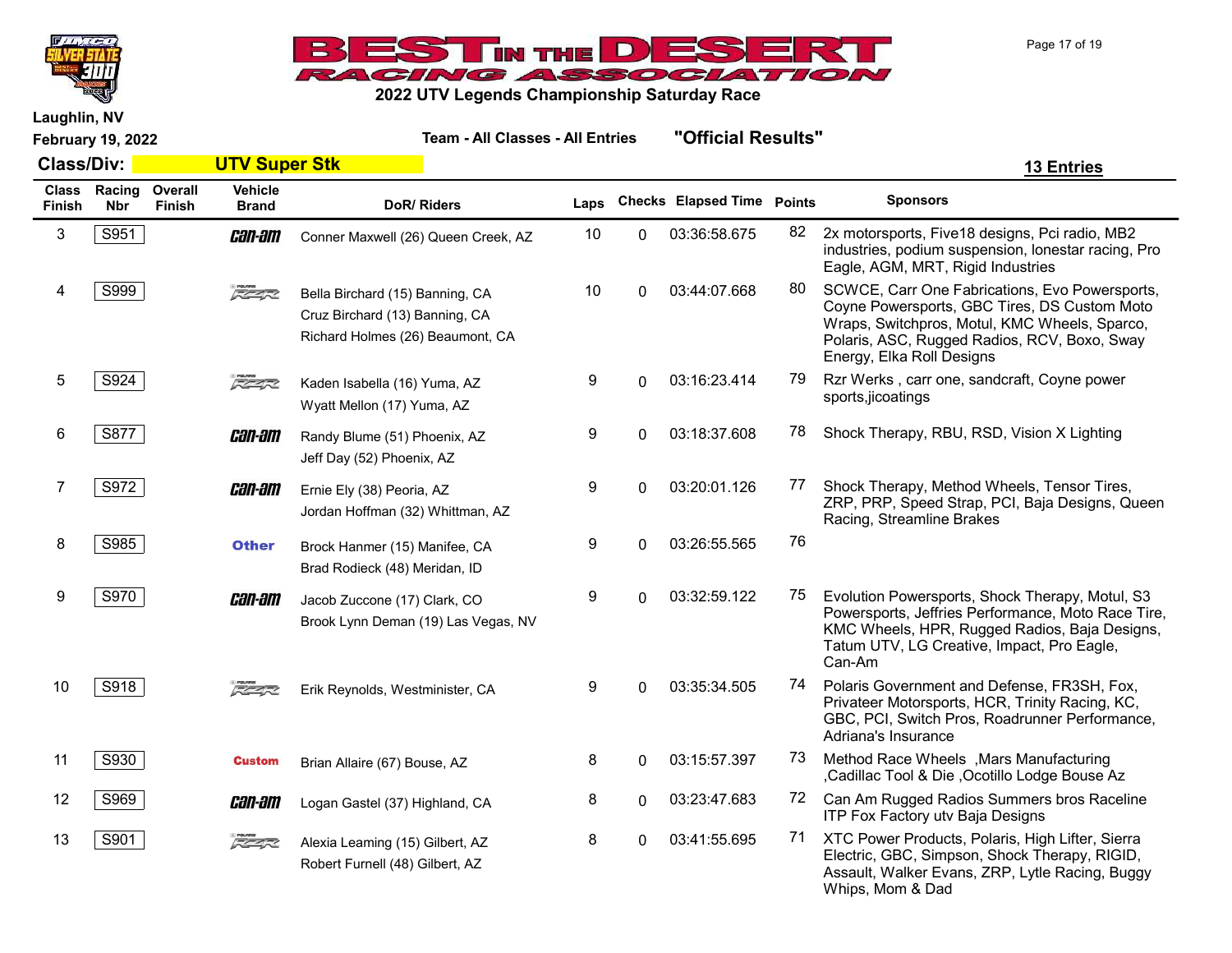



Laughlin, NV

| <b>Class/Div:</b>      |                      |                   | <b>UTV Sports</b>              |                                                                                                                                       |                |          |                                   |              | <b>14 Entries</b>                                                                                                                     |
|------------------------|----------------------|-------------------|--------------------------------|---------------------------------------------------------------------------------------------------------------------------------------|----------------|----------|-----------------------------------|--------------|---------------------------------------------------------------------------------------------------------------------------------------|
| <b>Class</b><br>Finish | Racing<br><b>Nbr</b> | Overall<br>Finish | <b>Vehicle</b><br><b>Brand</b> | DoR/Riders                                                                                                                            | Laps           |          | <b>Checks Elapsed Time Points</b> |              | <b>Sponsors</b>                                                                                                                       |
| -1                     | R956                 |                   | <i>can-am</i>                  | Eric Murphy (50) Morenci, AZ<br>Adam Murphy (32) Morenci, AZ                                                                          | 9              | 0        | 03:15:10.961                      | 0            | Murphy Racing, LSR, Podium Suspension, Murf<br>Dawg Customs                                                                           |
| $\overline{c}$         | R952                 |                   | <i>can-am</i>                  | Jason George (49) Castroville, TX<br>Johnny Pawling (29) Surprise, AZ                                                                 | 9              | 0        | 03:35:04.400                      | 0            | Hammered Hitz Racing, Dirt Mafia Designz, 602<br>Fabrication, BFG, My Medic, Trinity Racing, Demon<br>axels, PRP Seats, Rugged Radios |
| 3                      | R985                 |                   | $\sqrt{2}$                     | David Holley (31) Lake Havasu City, AZ<br>Clifford Gordon (42) Parks, AZ                                                              | 8              | 0        | 03:14:42.289                      | $\mathbf{0}$ | @Bombshell gear @DVR @Rugged Radios<br>@Method wheels @Trinity racing                                                                 |
| 4                      | R976                 |                   | $\sqrt{2}$                     | John Raviscioni (42) Madera, CA<br>Robert Longfellow (41) Cedar City, UT                                                              | 8              | $\Omega$ | 03:28:10.789                      | 0            | Desert Vet's Racing. Iron Panther Trailers                                                                                            |
| 5                      | R968                 |                   | <i>can-am</i>                  | Dean Okonsky (15) Austin, TX<br>Drew Stanton (24) Ventura, CA<br>Erick Kozin (44) Yorba Linda, CA<br>Eric Mor;ey (44) Yorba Linda, CA | 8              | 0        | 03:38:43.160                      | 0            | Armageddon, TerraStorm Ventures, Kozin<br>Motorsports, Volcon, Twisted,                                                               |
| 6                      | R978                 |                   | <i>can-am</i>                  | James Summers (51) Needles, CA<br>Mario Gutierrez (28) Mohave Valley, AZ                                                              | 7              | $\Omega$ | 03:16:30.791                      | 0            | me myself and irene                                                                                                                   |
| 7                      | R988                 |                   | $\sqrt{2}$                     | Ryan Land (51) Sonora, CA<br>Todd Fowler (35) Angels Camp, CA                                                                         | $\overline{7}$ | $\Omega$ | 03:22:56.179                      | 0            | Social security                                                                                                                       |
| 8                      | R961                 |                   | $\sqrt{2}$                     | Hailey Hein (18) Phoenix, AZ<br>Riley Hein (15) Phoenix,                                                                              | 7              | 0        | 03:27:16.933                      | 0            |                                                                                                                                       |
| <b>DNF</b>             | R944                 |                   | $5 - 7$                        | David Payne (61) St Louis, MO<br>Nathan Smith (41) Phoenix, AZ                                                                        | 6              | 0        | 02:20:31.530                      | 0            | <b>F&amp;H Racing</b>                                                                                                                 |
| <b>DNF</b>             | R906                 |                   | $\sqrt{2}$                     | Chris Leaming (42) Gilbert, AZ<br>Jaxon Leaming (1012) Gilbert, AZ<br>Robert Leaming (64) Gilbert, AZ                                 | 4              | $\Omega$ | 01:36:06.460                      | 0            | XTC Power Products, Sierra Electric, Shock<br>Therapy, Rugged Radios, KC Hilites, Assualt<br>Industries, Titan Fab, GBC               |
| <b>DNF</b>             | R916                 |                   | <i>can-am</i>                  | Bruce Kennedy (59) Peoria, AZ<br>Derrick Geiser (34) Flagstaff, AZ                                                                    | 2              | 0        | 01:28:00.684                      | 0            | Kennedy Air, Geiser Performance UTV                                                                                                   |